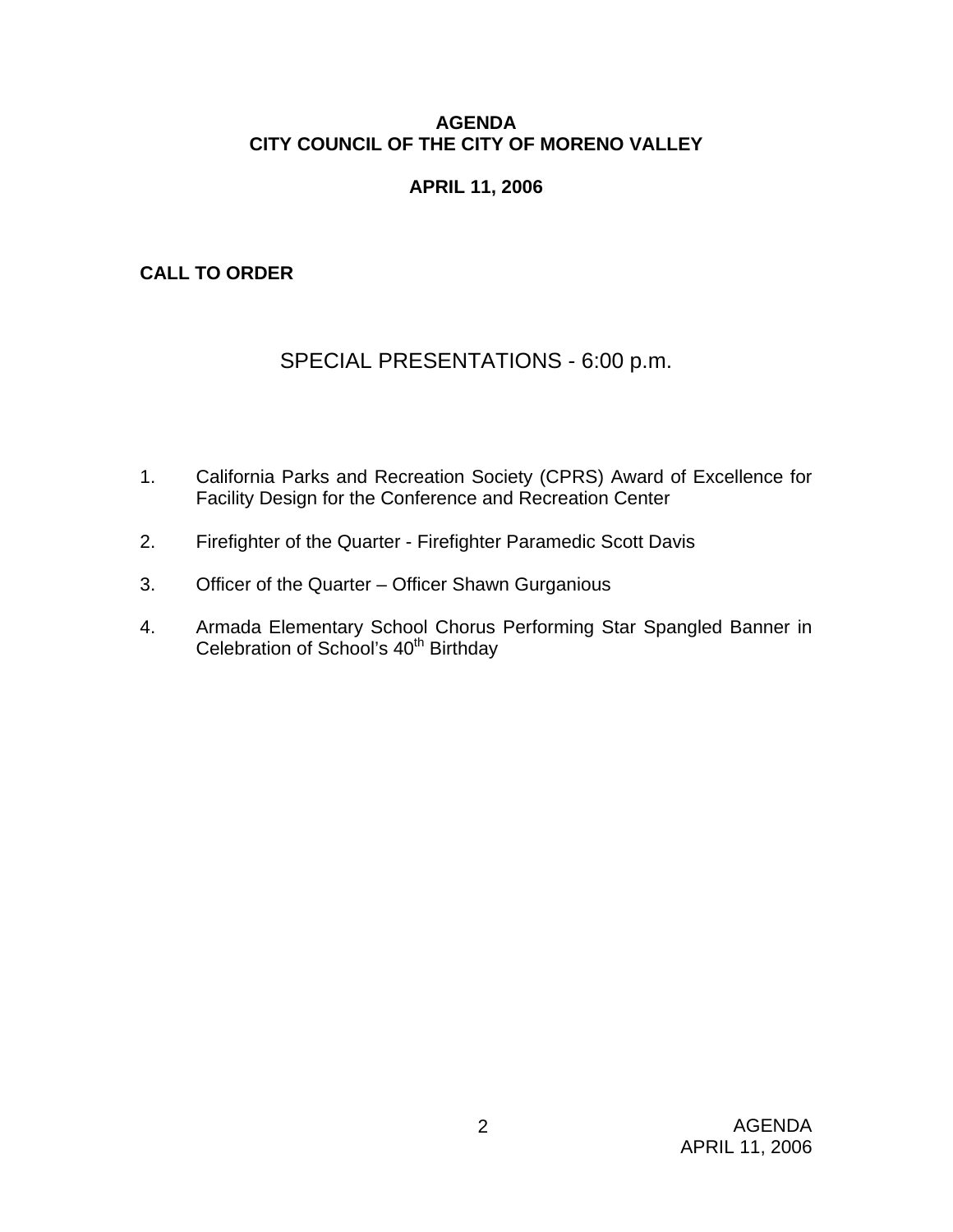#### **AGENDA JOINT MEETING OF THE CITY COUNCIL OF THE CITY OF MORENO VALLEY MORENO VALLEY COMMUNITY SERVICES DISTRICT COMMUNITY REDEVELOPMENT AGENCY OF THE CITY OF MORENO VALLEY AND THE BOARD OF LIBRARY TRUSTEES**

## **REGULAR MEETING - 6:30 P.M. APRIL 11, 2006**

**CALL TO ORDER** (Joint Meeting of the City Council of the City of Moreno Valley, Moreno Valley Community Services District, Community Redevelopment Agency of the City of Moreno Valley and the Board of Library Trustees - actions taken at the Joint Meeting are those of the Agency indicated on each Agenda item)

## **PLEDGE OF ALLEGIANCE**

**INVOCATION** – Sr. Pastor Charles E. Gibson, Breakthrough Church of God in **Christ** 

## **ROLL CALL**

## **INTRODUCTIONS**

PUBLIC COMMENTS **ON MATTERS ON THE AGENDA** WILL BE TAKEN UP AS THE ITEM IS CALLED FOR BUSINESS, BETWEEN STAFF'S REPORT AND CITY COUNCIL DELIBERATION (SPEAKER SLIPS MAY BE TURNED IN UNTIL THE ITEM IS CALLED FOR BUSINESS.) Those wishing to speak should submit a BLUE speaker slip to the Bailiff. There is a three-minute limit per person. All remarks and questions shall be addressed to the presiding officer or to the City Council and not to any individual Council member, staff member or other person.

PUBLIC COMMENTS **ON MATTERS NOT ON THE AGENDA** UNDER THE JURISDICTION OF THE CITY COUNCIL WILL BE HEARD PRIOR TO CITY COUNCIL REPORTS AND CLOSING COMMENTS. IN THE EVENT THAT THE AGENDA ITEM FOR SUCH PUBLIC COMMENTS HAS NOT BEEN CALLED BY 9:00 P.M., IT SHALL BE CALLED AS THE NEXT ITEM OF BUSINESS FOLLOWING THE CONCLUSION OF ANY ITEM BEING HEARD AT 9:00 P.M. Those wishing to speak should submit a BLUE speaker slip to the Bailiff. There is a three-minute limit per person. All remarks and questions shall be addressed to the presiding officer or to the City Council and not to any individual Council member, staff member or other person.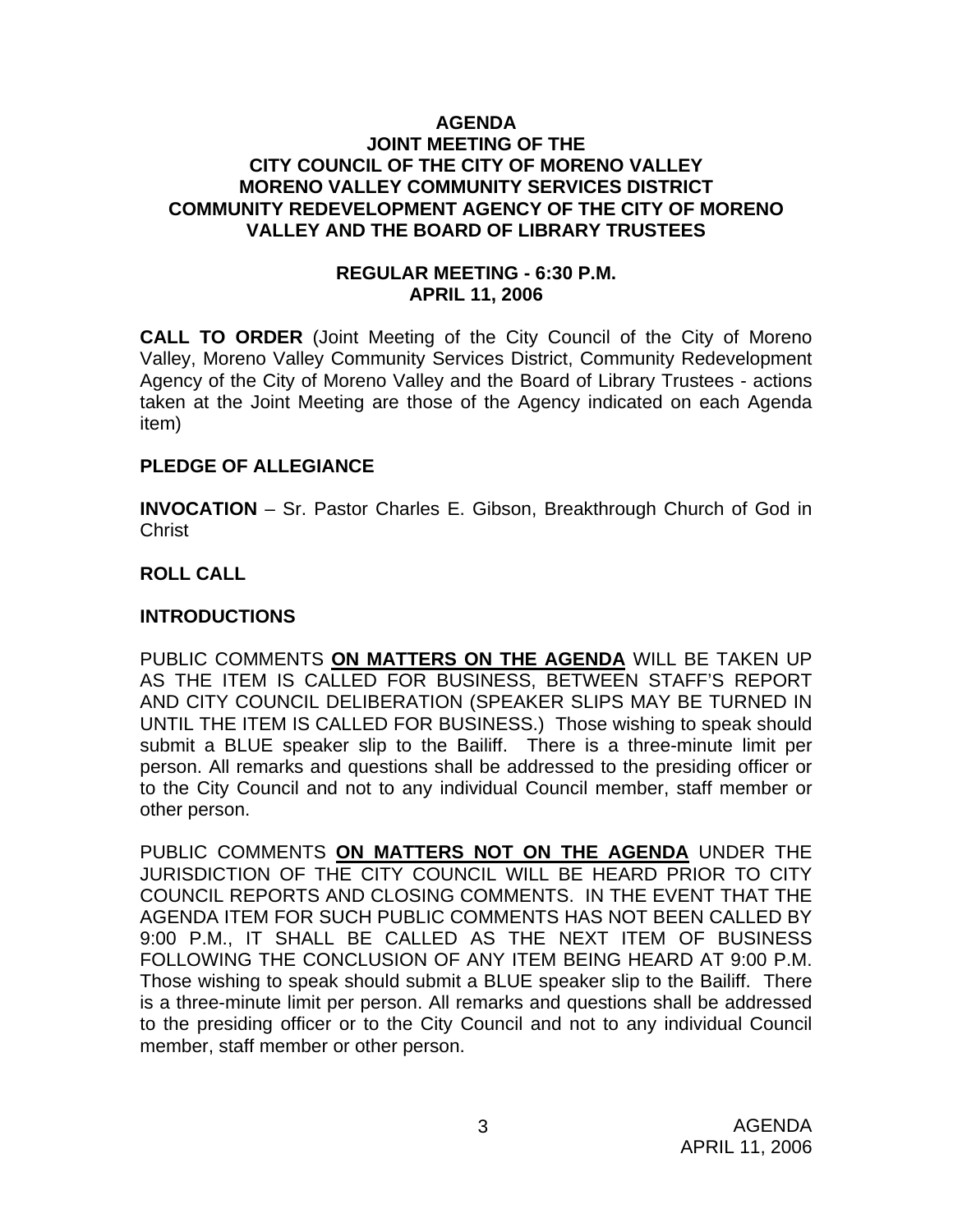## **JOINT CONSENT CALENDARS (SECTIONS A-D) OF THE CITY COUNCIL OF THE CITY OF MORENO VALLEY, MORENO VALLEY COMMUNITY SERVICES DISTRICT, COMMUNITY REDEVELOPMENT AGENCY OF THE CITY OF MORENO VALLEY, AND THE BOARD OF LIBRARY TRUSTEES**

All items listed under the Consent Calendars, Sections A, B, C, and D are considered to be routine and non-controversial, and may be enacted by one motion unless a member of the Council, Community Services District, Redevelopment Agency or the Board of Library Trustees requests that an item be removed for separate action. The motion to adopt the Consent Calendars is deemed to be a separate motion by each Agency and shall be so recorded by the City Clerk. Items withdrawn for report/discussion will be heard after public hearing items.

# **A. CONSENT CALENDAR** - **CITY COUNCIL**

- A1. ORDINANCES FIRST READING BY TITLE ONLY Recommendation: Waive reading of all Ordinance Introductions and read by title only.
- A2. MINUTES REGULAR MEETING OF MARCH 14, 2006 (Report of: City Clerk's Department) Recommendation: Approve as submitted.
- A3. MINUTES SPECIAL MEETING OF MARCH 21, 2006 (Report of: City Clerk's Department) Recommendation: Approve as submitted.
- A4. MINUTES SPECIAL MEETING OF MARCH 28, 2006 (Report of: City Clerk's Department) Recommendation: Approve as submitted.
- A5. WARRANT REPORT FEBRUARY 28, 2006 (Report of: Finance Department) Recommendation: Adopt Resolution No. 2006-28, approving the Warrant Report dated February 2006 in the total amount of \$21,470,575.66.

Resolution No. 2006-28

A Resolution of the City Council of the City of Moreno Valley, California, Approving the Warrant Report Dated February 28, 2006

A6. ACCEPTANCE OF THE OFFICE OF TRAFFIC SAFETY (OTS) GRANT FUNDING, "CALIFORNIA SEAT BELT COMPLIANCE CAMPAIGN" (Report of: Police Department)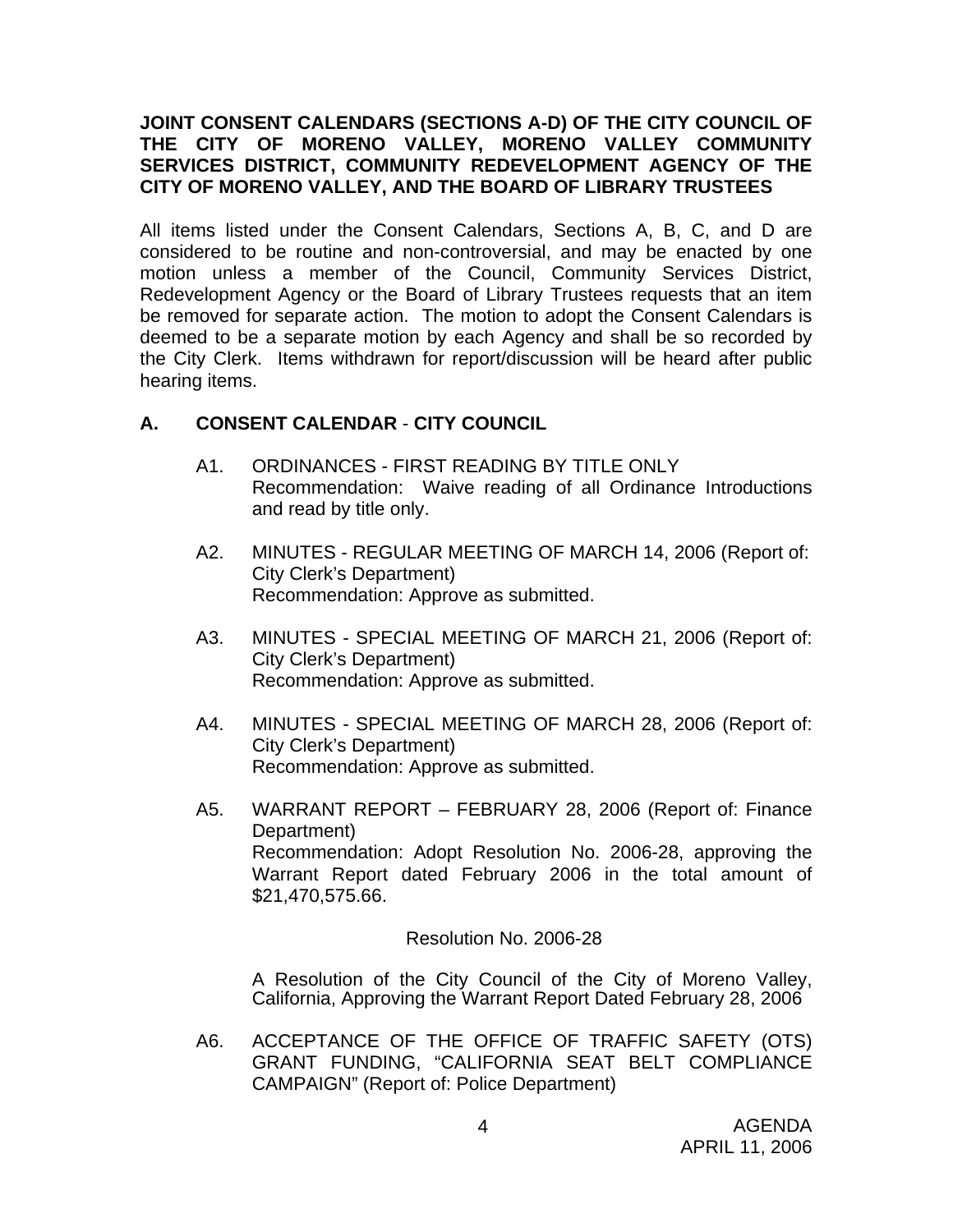Recommendation: Accept the OTS Grant in the amount of \$64,959, entitled "California Seat Belt Compliance Campaign." This will allow the Moreno Valley Police Department (MVPD) to provide directed enforcement during the statewide campaign. This campaign will coincide with the Memorial Day Holiday period this year and will be related to seatbelt and child safety seat usage.

- A7. ACCEPTANCE OF THE BUFFER ZONE PROTECTION PLAN GRANT FUNDING (Report of: Police Department) Recommendation: Accept the Buffer Zone Protection Plan (BZPP) grant funding to purchase equipment for identified critical infrastructures in the amount of \$47,288.
- A8. APPROVAL TO APPLY FOR THE ALCOHOL BEVERAGE CONTROL "GRANT ASSISTANCE TO LOCAL LAW ENFORCEMENT AGENCIES PROJECT" GRANT (Report of: Police Department) Recommendation: Approve the grant application for the "Grant Assistance to Local Law Enforcement Agencies Project" in the amount of \$38,049.00 for a twelve-month period beginning July 1, 2006, ending June 30, 2007, from the Department of Alcohol Beverage Control, State of California.
- A9. TRACT MAP 22381, LOTS 46-70 AND 93-216 REDUCE FAITHFUL PERFORMANCE BOND AND ADOPT RESOLUTION NO. 2006-36, A RESOLUTION OF THE CITY COUNCIL OF THE CITY OF MORENO VALLEY AUTHORIZING ACCEPTANCE OF THE PUBLIC IMPROVEMENTS AS COMPLETE AND ACCEPTING GRANDE ISLA CIRCLE, CALLE AGUA, VIA IMPRESSO, CALLE SERENA, ONDA CIRCLE, CALLE FUEGO, NUBLADO CIRCLE, AND VIA ULTIMO INTO THE CITY'S MAINTAINED STREET SYSTEM, SUBDIVIDER – MORENO VALLEY LAKES 146-VIA DEL REY, LLC A DELAWARE LIMITED LIABILITY COMPANY (Report of: Public Works Department) Recommendation: Adopt Resolution No. 2006-36 authorizing the acceptance of the public improvements for Tract Map 22381, Lots 46-70 and 93-216 as complete and accepting Grande Isla Circle, Calle Agua, Via Impresso, Calle Serena, Onda Circle, Calle Fuego, Nublado Circle, and Via Ultimo into the City's maintained street system; and authorize the City Engineer to execute the 90% reduction to the Faithful Performance Bond, exonerate the Material and Labor Bond in 90 days if there are no stop notices or liens on file with the City Clerk, and exonerate the final 10% of the Faithful Performance Bond in one year when all clearances are received.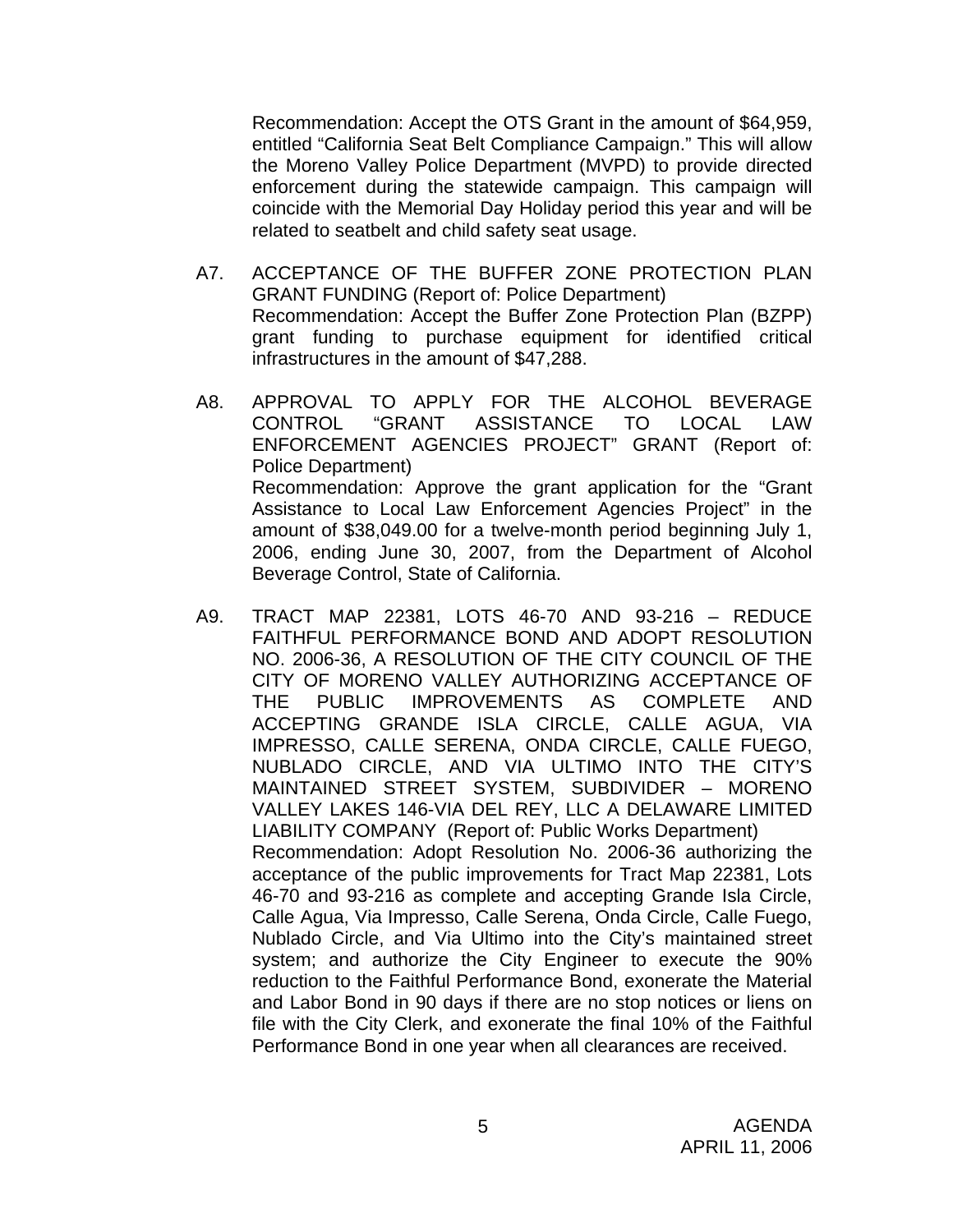#### Resolution No. 2006-36

 A Resolution of the City Council of the City of Moreno Valley, California, Authorizing the Acceptance of the Public Improvements as Complete within Tract 22381, Lots 46-70 and 93-216, and Accepting Grande Isla Circle, Calle Agua, Via Impresso, Calle Serena, Onda Circle, Calle Fuego, Nublado Circle, and Via Ultimo into the City's Maintained Street System

- A10. TRACT MAP 31120 SINGLE FAMILY RESIDENTIAL PROJECT, AMENDMENT TO AGREEMENT FOR PUBLIC IMPROVEMENTS (TIME EXTENSION), NORTHEAST CORNER OF JOHN F. KENNEDY DRIVE AND MORENO BEACH DRIVE, SUBDIVIDER – PINNACLE M.V.R. L.P. (Report of: Public Works Department) Recommendation: Authorize the Mayor to execute the Amendment to Agreement for Public Improvements for Tract Map 31120; instruct the City Clerk to forward the completed Amendment to Agreement for Public Improvements to the County Recorder's Office for recordation; and authorize the City Engineer to execute any future amendments to the agreement if the required public improvements are not completed within said timeframe.
- A11. TRACT MAP 31305 (PA03-0065) APPROVAL OF COOPERATIVE AGREEMENT FOR MORENO MASTER DRAINAGE PLAN LINE I, STAGE 5, BETWEEN THE RIVERSIDE COUNTY FLOOD CONTROL AND WATER CONSERVATION DISTRICT, CITY OF MORENO VALLEY, AND RICHMOND AMERICAN HOMES OF CALIFORNIA, NORTHWEST CORNER OF NASON STREET AND EUCALYPTUS AVENUE, SUBDIVIDER – RICHMOND AMERICAN HOMES OF CALIFORNIA (Report of: Public Works Department)

 Recommendation: Approve the Cooperative Agreement between the Riverside County Flood Control and Water Conservation District, City of Moreno Valley, and Richmond American Homes of California for Moreno Master Drainage Plan Line I, Stage 5; authorize the Mayor to execute the cooperative agreement; and direct the City Clerk to forward the signed agreement to Riverside County Flood Control and Water Conservation District.

A12. TRACT MAP 31284 – APPROVAL OF COOPERATIVE AGREEMENT FOR QUINCY STREET CHANNEL, STAGE 2, MORENO MASTER DRAINAGE PLAN LINE H-1 AND SLOPE PROTECTION, BETWEEN RIVERSIDE COUNTY FLOOD CONTROL AND WATER CONSERVATION DISTRICT, CITY OF MORENO VALLEY, AND INCA CAPITAL FUND 30 LLC, SOUTHWEST CORNER OF COTTONWOOD AVENUE AND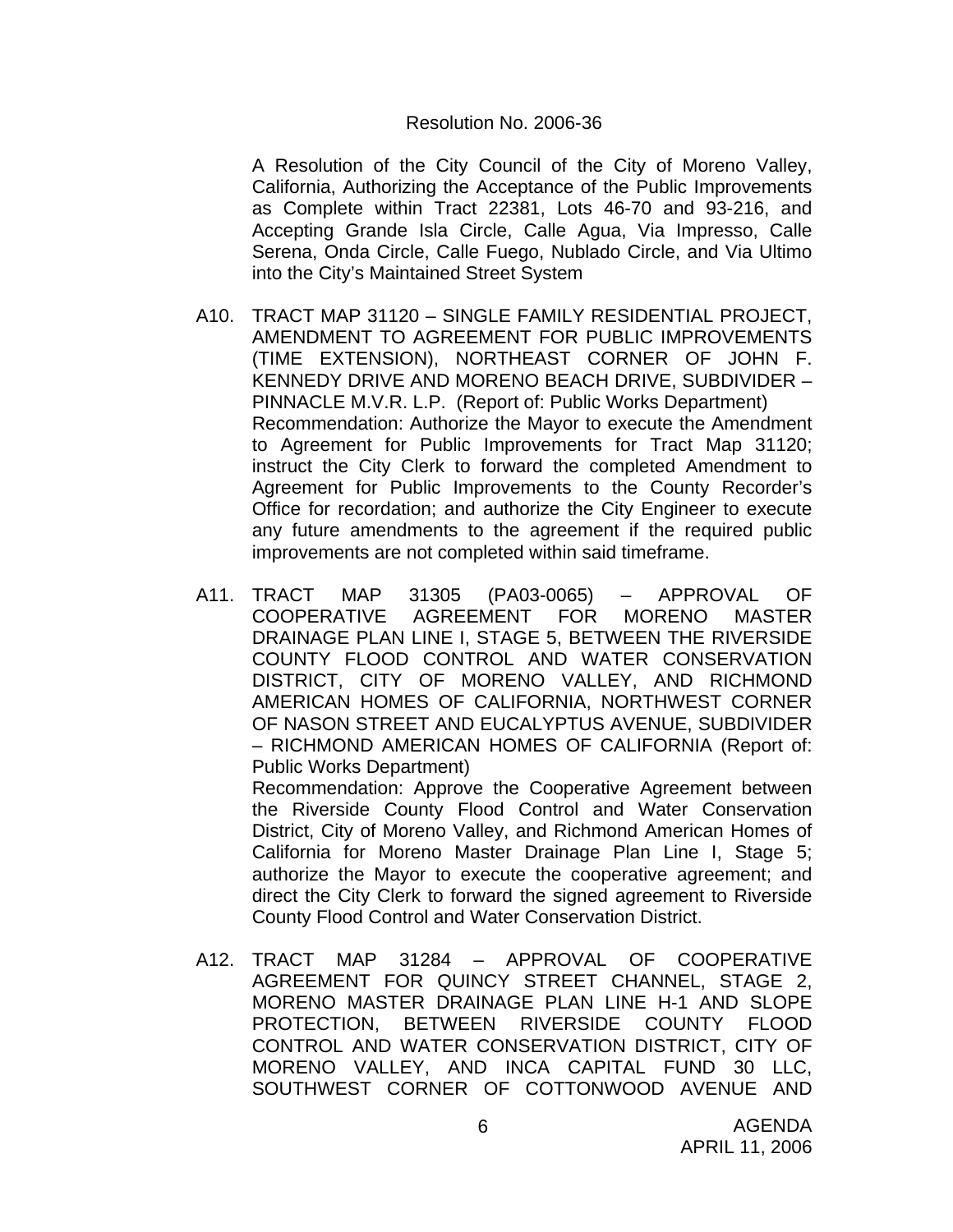QUINCY STREET, SUBDIVIDER – INCA CAPITAL FUND 30, LLC (Report of: Public Works Department)

 Recommendation: Approve the Cooperative Agreement between the Riverside County Flood Control and Water Conservation District, City of Moreno Valley, and Inca Capital Fund 30, LLC for Quincy Street Channel, Stage 2, Moreno Master Drainage Plan Line H-1 and Slope Protection; authorize the Mayor to execute the cooperative agreement; and direct the City Clerk to forward the signed agreement to Riverside County Flood Control and Water Conservation District.

- A13. FIRST AMENDMENT TO AGREEMENT FOR PROFESSIONAL CONSULTANT SERVICES WITH NORRIS-REPKE (Report of: Public Works Department) Recommendation: Approve the First Amendment to Agreement for Professional Consultant Services with Norris-Repke, 400 North Tustin Avenue, Suite 230, Santa Ana, CA 92705 to provide Professional Consultant Services; authorize the Mayor to execute said First Amendment to Agreement for Professional Consultant Services with Norris-Repke; and authorize an increase in the Purchase Order to Norris-Repke in the amount of \$102,600 when the First Amendment to Agreement for Professional Consultant Services has been signed by all parties.
- A14. APPROVAL OF FINAL MAP 31089 SINGLE FAMILY RESIDENTIAL PROJECT – ACCEPT AGREEMENT AND BONDS FOR PUBLIC IMPROVEMENTS, NORTH OF IRONWOOD AVENUE, BETWEEN KITCHING STREET AND TUSCOLA STREET, SUBDIVIDER – DH MORENO VALLEY I, LLC (Report of: Public Works Department)

 Recommendation: Approve Final Map 31089, authorize the City Clerk to sign the map and transmit said map to the County Recorder's Office for recordation; accept the Agreement and Bonds for Public Improvements; authorize the Mayor to execute the Agreement; direct the City Clerk to forward the signed Agreement to the County Recorder's Office for recordation; and authorize the City Engineer to execute any future amendments to the agreement if the required public improvements are not completed within said timeframe.

A15. TRACT MAP 19879 – REDUCE FAITHFUL PERFORMANCE BOND AND ADOPT RESOLUTION NO. 2006-29, A RESOLUTION OF THE CITY COUNCIL OF THE CITY OF MORENO VALLEY AUTHORIZING ACCEPTANCE OF THE PUBLIC IMPROVEMENTS AS COMPLETE AND ACCEPTING COTTONWOOD AVENUE, MARTHA CRAWFORD STREET AND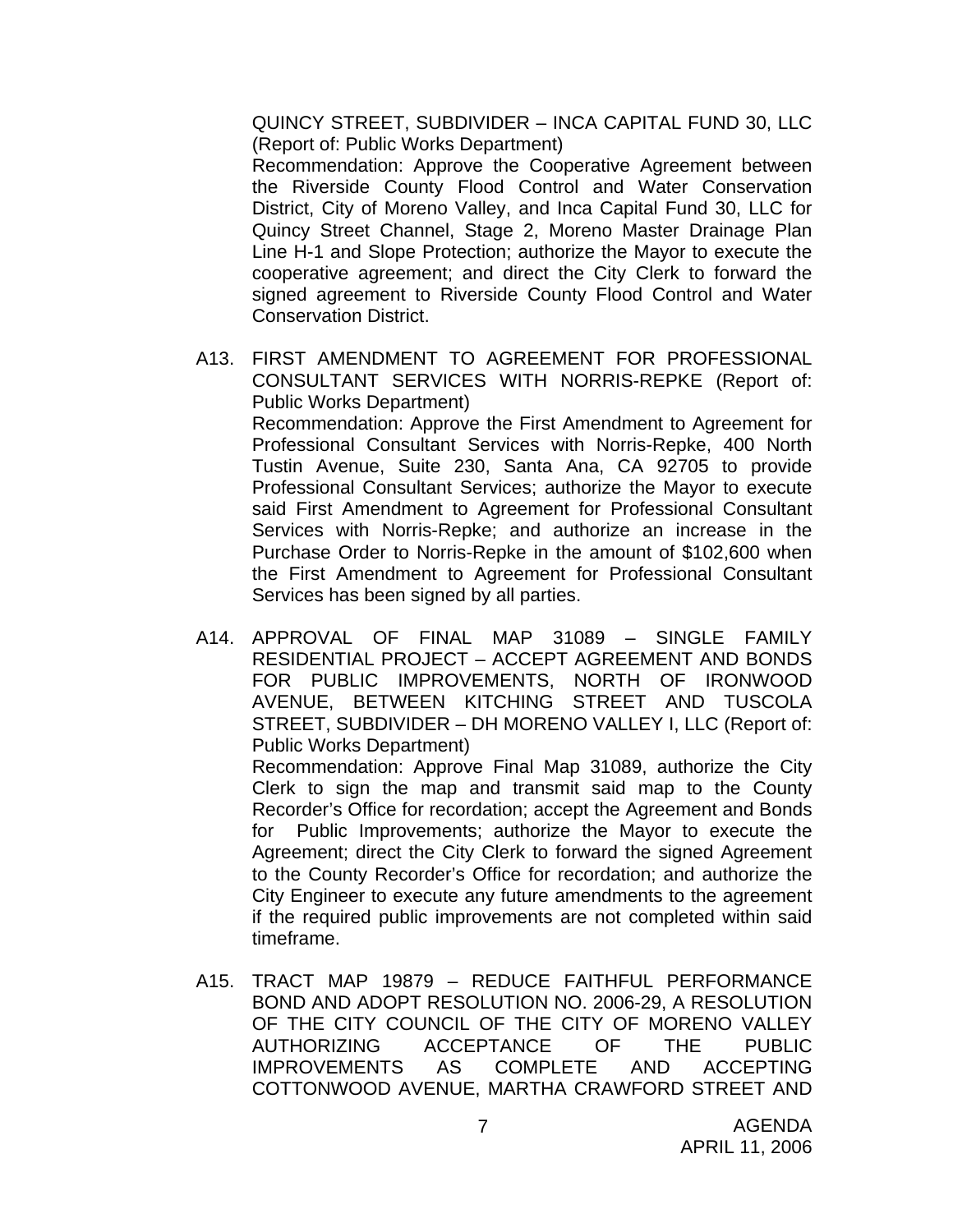CEDAR COURT INTO THE CITY'S MAINTAINED STREET SYSTEM, SUBDIVIDER – KINCAID DEVELOPMENT, INC. (Report of: Public Works Department)

 Recommendation: Adopt Resolution No. 2006-29 authorizing the acceptance of the public improvements for Tract Map 19879 as complete and accepting Cottonwood Avenue, Martha Crawford Street, and Cedar Court into the City's maintained street system; and authorize the City Engineer to execute the 90% reduction to the Faithful Performance Bond, exonerate the Material and Labor Bond in 90 days if there are no stop notices or liens on file with the City Clerk, and exonerate the final 10% of the Faithful Performance Bond in one year when all clearances are received.

#### Resolution No. 2006-29

A Resolution of the City Council of the City of Moreno Valley, California, Authorizing the Acceptance of the Public Improvements as Complete within Tract 19879, and Accepting Cottonwood Avenue, Martha Crawford Street, and Cedar Court into the City's Maintained Street System

A16. TRACT MAP 23008-1 – REDUCE FAITHFUL PERFORMANCE BOND AND ADOPT RESOLUTION NO. 2006-30, A RESOLUTION OF THE CITY COUNCIL OF THE CITY OF MORENO VALLEY AUTHORIZING ACCEPTANCE OF THE PUBLIC IMPROVEMENTS AS COMPLETE AND ACCEPTING IRIS AVENUE, SANTA ROSA DRIVE, PUEBLO VISTA WAY, RANCHO BUENA CIRCLE, VISTA DEL MAR STREET, GRANDE VISTA DRIVE, BONITA HEIGHTS DRIVE, AND MESA VERDE DRIVE INTO THE CITY'S MAINTAINED STREET SYSTEM, SUBDIVIDER – MORENO VALLEY RANCH VENTURES I, LLC (Report of: Public Works Department)

 Recommendation: Adopt Resolution No. 2006-30 authorizing the acceptance of the public improvements for Tract Map 23008-1 as complete and accepting Iris Avenue, Santa Rosa Drive, Pueblo Vista Way, Rancho Buena Circle, Vista Del Mar Street, Grande Vista Drive, Bonita Heights Drive, and Mesa Verde Drive into the City's maintained street system; and authorize the City Engineer to execute the 90% reduction to the Faithful Performance Bond, exonerate the Material and Labor Bond in 90 days if there are no stop notices or liens on file with the City Clerk, and exonerate the final 10% of the Faithful Performance Bond in one year when all clearances are received.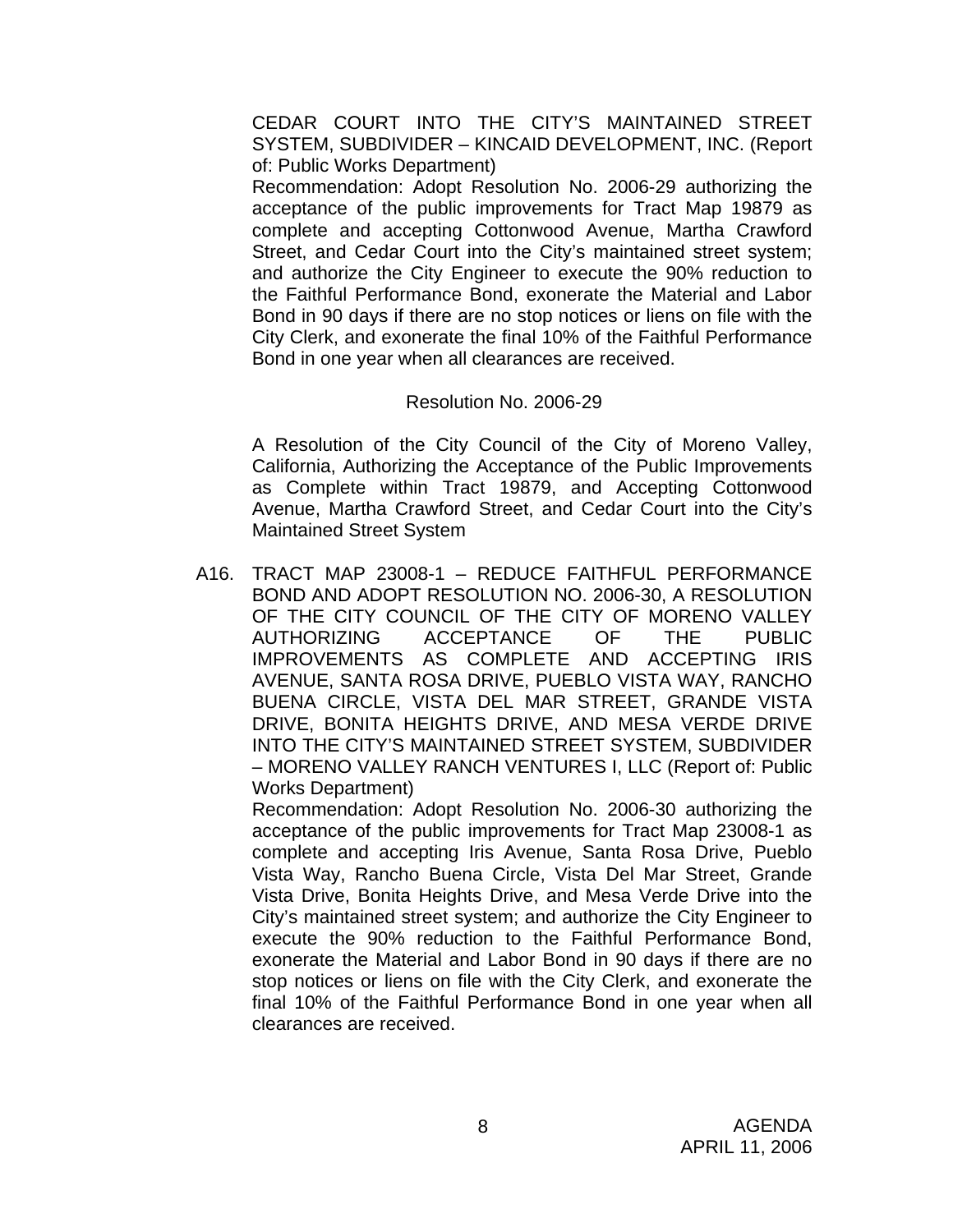#### Resolution No. 2006-30

A Resolution of the City Council of the City of Moreno Valley, California, Authorizing the Acceptance of the Public Improvements as Complete within Tract 23008-1, and Accepting Iris Avenue, Santa Rosa Drive, Pueblo Vista Way, Rancho Buena Circle, Vista Del Mar Street, Grande Vista Drive, Bonita Heights Drive, and Mesa Verde Drive into the City's Maintained Street System

A17. TRACT MAP 21040-2 – REDUCE FAITHFUL PERFORMANCE BOND AND ADOPT RESOLUTION NO. 2006-31, A RESOLUTION OF THE CITY COUNCIL OF THE CITY OF MORENO VALLEY AUTHORIZING ACCEPTANCE OF THE PUBLIC IMPROVEMENTS AS COMPLETE AND ACCEPTING VALERIE COURT, LEAFWOOD DRIVE, WOODBRIAR DRIVE, AND ELDER AVENUE INTO THE CITY'S MAINTAINED STREET SYSTEM, SUBDIVIDER – FIESTA DEVELOPMENT, INC. (Report of: Public Works Department)

 Recommendation: Adopt Resolution No. 2006-31 authorizing the acceptance of the public improvements for Tract Map 21040-2 as complete and accepting Valerie Court, Leafwood Drive, Woodbriar Drive, and Elder Avenue into the City's maintained street system; and authorize the City Engineer to execute the 90% reduction to the Faithful Performance Bond, exonerate the Material and Labor Bond in 90 days if there are no stop notices or liens on file with the City Clerk, and exonerate the final 10% of the Faithful Performance Bond in one year when all clearances are received.

## Resolution No. 2006-31

A Resolution of the City Council of the City of Moreno Valley, California, Authorizing the Acceptance of the Public Improvements as Complete within Tract 21040-2, and Accepting Valerie Court, Leafwood Drive, Woodbriar Drive, and Elder Avenue into the City's Maintained Street System

A18. TRACT MAP 21040-3 – REDUCE FAITHFUL PERFORMANCE BOND AND ADOPT RESOLUTION NO. 2006-32, A RESOLUTION OF THE CITY COUNCIL OF THE CITY OF MORENO VALLEY AUTHORIZING ACCEPTANCE OF THE PUBLIC IMPROVEMENTS AS COMPLETE AND ACCEPTING DEANA COURT, TASMAN STREET, DUNBAR COURT, AND WOODBRIAR DRIVE INTO THE CITY'S MAINTAINED STREET SYSTEM, SUBDIVIDER – FIESTA DEVELOPMENT, INC. (Report of: Public Works Department)

Recommendation: Adopt Resolution No. 2006-32 authorizing the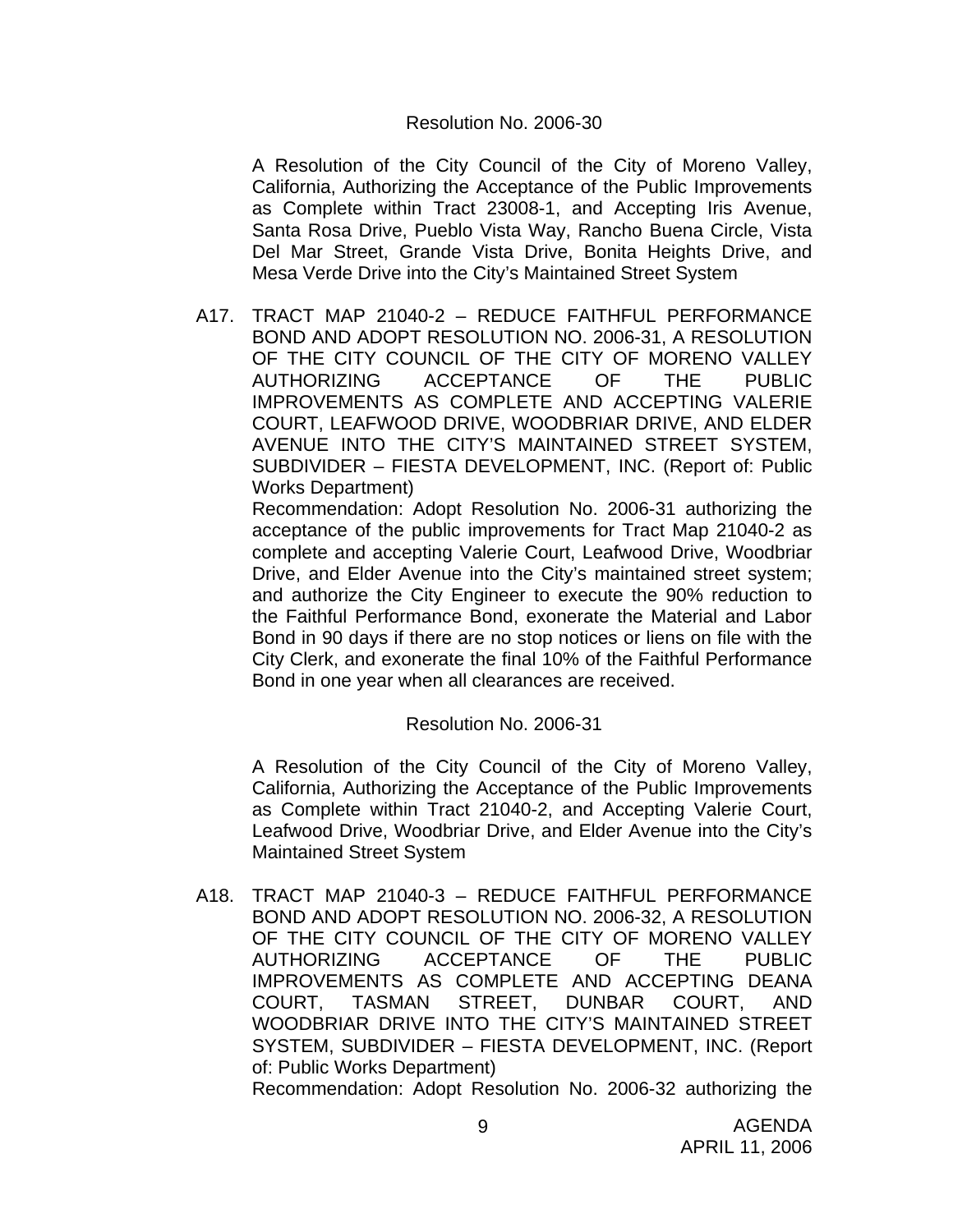acceptance of the public improvements for Tract Map 21040-3 as complete and accepting Deana Court, Tasman Street, Dunbar Court, and Woodbriar Drive into the City's maintained street system; and authorize the City Engineer to execute the 90% reduction to the Faithful Performance Bond, exonerate the Material and Labor Bond in 90 days if there are no stop notices or liens on file with the City Clerk, and exonerate the final 10% of the Faithful Performance Bond in one year when all clearances are received.

#### Resolution No. 2006-32

 A Resolution of the City Council of the City of Moreno Valley, California, Authorizing the Acceptance of the Public Improvements as Complete within Tract 21040-3, and Accepting Deana Court, Tasman Street, Dunbar Court, and Woodbriar Drive into the City's Maintained Street System

A19. TRACT MAP 25956 – REDUCE FAITHFUL PERFORMANCE BOND AND ADOPT RESOLUTION NO. 2006-33, A RESOLUTION OF THE CITY COUNCIL OF THE CITY OF MORENO VALLEY AUTHORIZING ACCEPTANCE OF THE PUBLIC IMPROVEMENTS AS COMPLETE AND ACCEPTING FIR AVENUE, CEDARBROOK AVENUE, AND WESTBURY DRIVE INTO THE CITY'S MAINTAINED STREET SYSTEM, SUBDIVIDER – AFFORDABLE CALIFORNIA ESTATES (Report of: Public Works Department)

 Recommendation: Adopt Resolution No. 2006-33 authorizing the acceptance of the public improvements for Tract Map 25956 as complete and accepting Fir Avenue, Cedarbrook Avenue, and Westbury Drive into the City's maintained street system; and authorize the City Engineer to execute the 90% reduction to the Faithful Performance Bond, exonerate the Material and Labor Bond in 90 days if there are no stop notices or liens on file with the City Clerk, and exonerate the final 10% of the Faithful Performance Bond in one year when all clearances are received.

#### Resolution No. 2006-33

A Resolution of the City Council of the City of Moreno Valley, California, Authorizing the Acceptance of the Public Improvements as Complete within Tract 25956, and Accepting Fir Avenue, Cedarbrook Avenue, and Westbury Drive into the City's Maintained Street System

A20. REQUEST FOR ALL-WAY STOP CONTROL AT THE INTERSECTION OF PRESIDIO HILLS DRIVE AND VIA DEL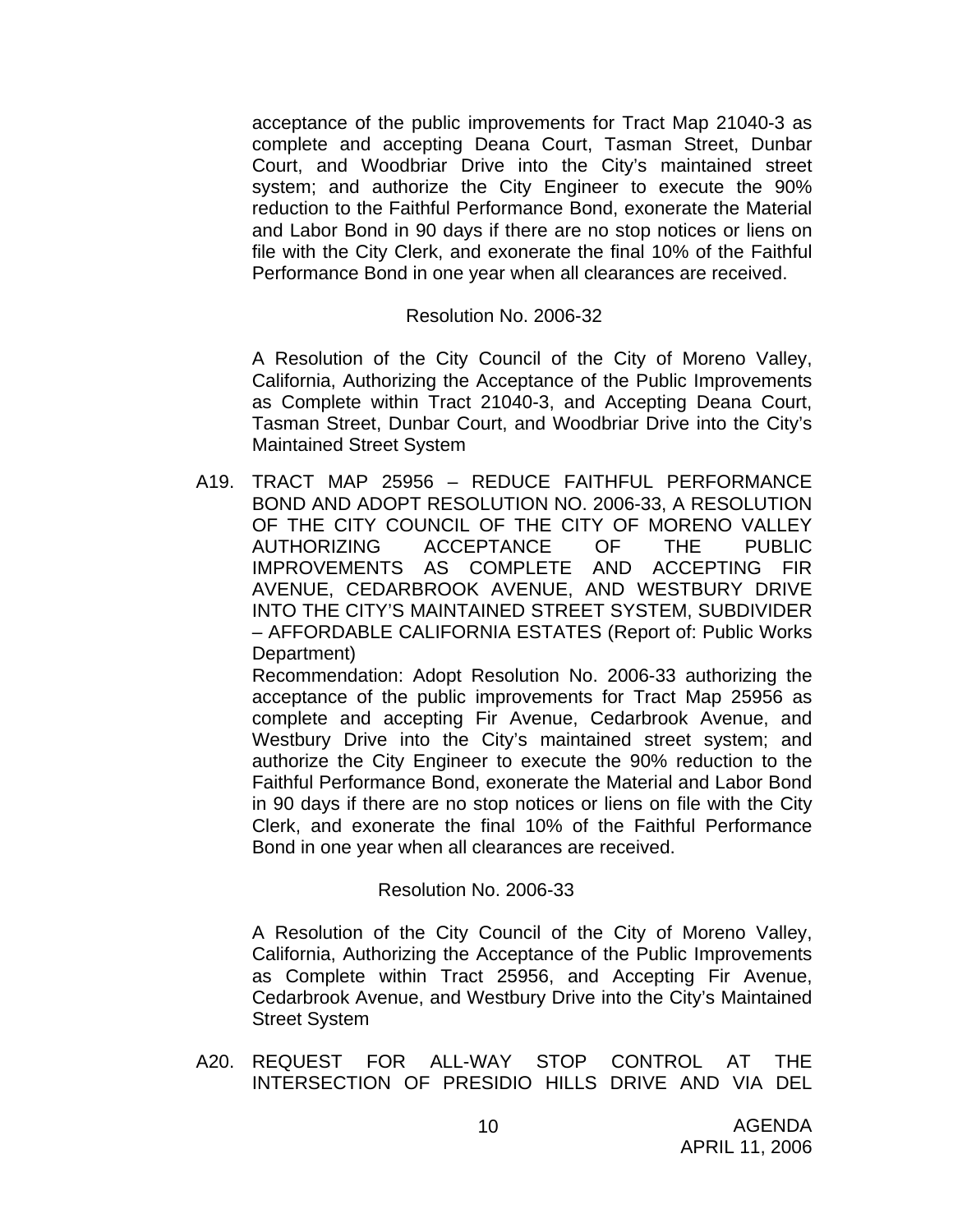NORTE (Report of: Public Works Department)

 Recommendation: Adopt Resolution No. 2006-34 to establish All-Way Stop Control at the intersection of Presidio Hills Drive at Via Del Norte.

#### Resolution No. 2006-34

 A Resolution of the City Council of the City of Moreno Valley Establishing Stop Controls for Eastbound and Westbound Traffic on Presidio Hills Drive at Via Del Norte

- A21. PUBLIC MEETING REGARDING MAIL BALLOT PROCEEDINGS FOR TENTATIVE TRACT 32625, BALLOTED ITEM: NPDES (Report of: Public Works Department) Recommendation: Accept public comments regarding the mail ballot proceeding for Tentative Tract 32625 (and all affected phases) for approval of the National Pollutant Discharge Elimination System (NPDES) regulatory rate schedule.
- A22. FIRST AMENDMENT TO THE AGREEMENT FOR PROFESSIONAL CONSULTANT SERVICES FOR SUNNYMEAD BOULEVARD REVITALIZATION FROM FREDERICK STREET TO PERRIS BOULEVARD – PROJECT NO. 04-89280221 (Report of: Public Works Department) Recommendation: Award the First Amendment to the Agreement for Professional Consultant Services to David Evans and Associates Inc., 800 North Haven Avenue, Suite 300, Ontario, CA 91764, to provide design services and construction assistance for the Sunnymead Boulevard Revitalization; authorize the Mayor to execute the First Amendment to the Agreement for Professional Consultant Services with David Evans and Associates Inc.; authorize the issuance of a Purchase Order to David Evans and Associates Inc., in the amount of \$940,000 (Phase II of the proposal plus contingency), Account No. 501.82125, when the agreement has been signed by all parties; and authorize the City Manager to execute any subsequent amendments to the Agreement for Professional Consultant Services with David Evans and Associates Inc., up to but not to exceed the Purchase Order authorized amount of \$940,000.
- A23. 2006 LEGISLATIVE UPDATE (Report of: Interim Assistant City Manager) Recommendation: Receive and file the informational report.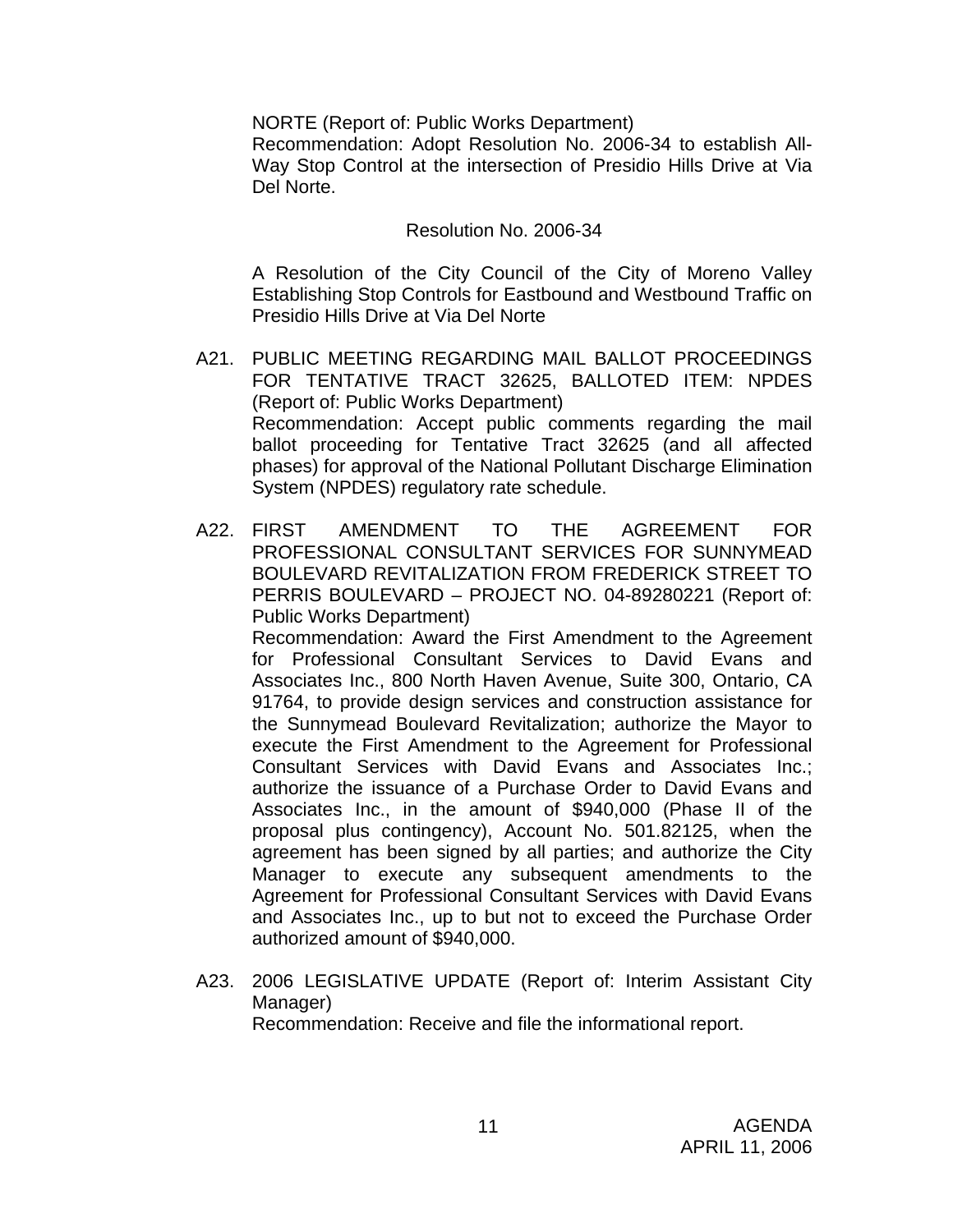A24. TRACT MAP 30027 – REDUCE FAITHFUL PERFORMANCE BOND AND ADOPT RESOLUTION NO. 2006-37, A RESOLUTION OF THE CITY COUNCIL OF THE CITY OF MORENO VALLEY AUTHORIZING ACCEPTANCE OF THE PUBLIC IMPROVEMENTS AS COMPLETE AND ACCEPTING HONORS WAY, COMMONS DRIVE, HOMEROOM COURT, CAMPUS POINT DRIVE, LETTERMAN STREET, VARSITY LANE, STADIUM WAY, ATHLETICS DRIVE, MASCOT LANE, DRACAEA AVENUE, COTTONWOOD AVENUE, AND NASON STREET INTO THE CITY'S MAINTAINED STREET SYSTEM, SUBDIVIDER – WESTERN PACIFIC HOUSING, INC., A DELAWARE CORPORATION (Report of: Public Works Department) Recommendation: Adopt Resolution No. 2006-37 authorizing the acceptance of the public improvements for Tract Map 30027 as complete and accepting Honors Way, Commons Drive, Homeroom Court, Campus Point Drive, Letterman Street, Varsity Lane, Stadium Way, Athletics Drive, Mascot Lane, Dracaea Avenue, Cottonwood Avenue, and Nason Street into the City's maintained street system; and authorize the City Engineer to execute the 90% reduction to the Faithful Performance Bond, exonerate the Material and Labor Bond in 90 days if there are no stop notices or liens on file with the City Clerk, and exonerate the final 10% of the Faithful Performance Bond in one year when all clearances are received.

Resolution No. 2006-37

A Resolution of the City Council of the City of Moreno Valley, California, Authorizing the Acceptance of the Public Improvements as Complete within Tract 30027, and Accepting Honors Way, Commons Drive, Homeroom Court, Campus Point Drive, Letterman Street, Varsity Lane, Stadium Way, Athletics Drive, Mascot Lane, Dracaea Avenue, Cottonwood Avenue, and Nason Street into the City's Maintained Street System

A25. RESOLUTION NO. 2006-39, AUTHORIZING THE ESTABLISHMENT OF A REVOLVING LINE OF CREDIT TO SUPPORT ELECTRICAL ENERGY PURCHASES AND CAPITAL ADVANCES INCLUDING EXPENSES FOR ANCILLARY OPERATING SERVICES FOR MORENO VALLEY UTILITIES; AND APPROVE LIMITS ON ELECTRICAL ENERGY TRANSACTIONS (Report of: Public Works Department) Recommendation: Adopt the resolution authorizing the establishment of a revolving line of credit to support electrical energy purchase and capital advances including expenses for ancillary operating services for Moreno Valley Utilities; authorize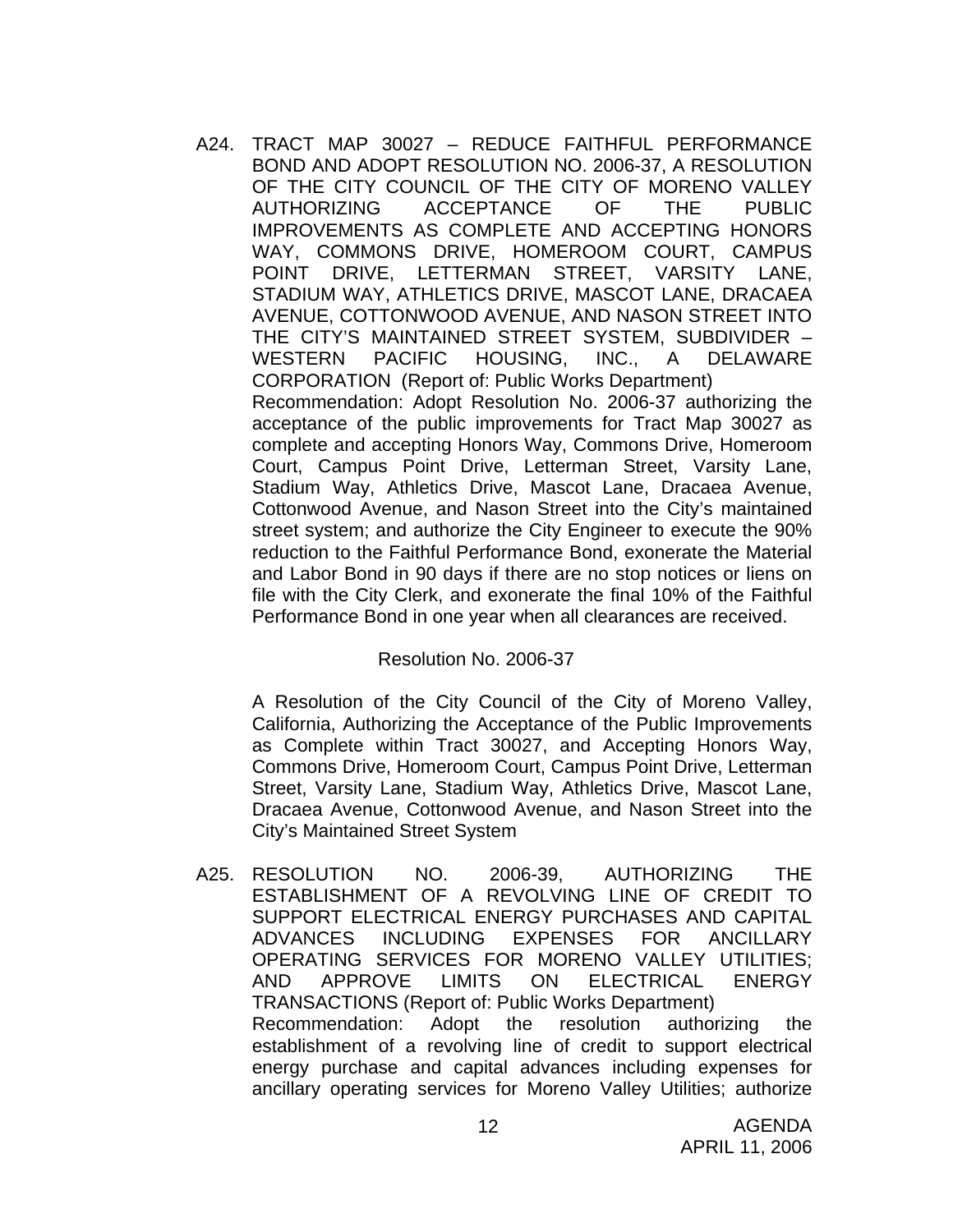the City Manager, with concurrence of the Finance Director and City Attorney, to execute internal fund agreement(s) to advance the necessary funds and secure repayment terms; and approve Future Year Limits on Electrical Energy Transactions.

#### Resolution No. 2006-39

A Resolution of the City Council of the City of Moreno Valley, California, Authorizing the Establishment of a Line of Credit to Support Electrical Energy Purchases Including Expenses for Ancillary Operating Services for Moreno Valley Utilities; and Approve Limits on Electrical Energy Transactions

A26. RESOLUTION NO. 2006-40, APPROVE AND AUTHORIZE EXECUTION OF AGREEMENT REGARDING PROPOSED STREAM OR LAKE ALTERATION, NOTIFICATION NO. 6-2003- 015 (REVISION 6), FOR THE STATE ROUTE 60/NASON STREET INTERCHANGE IMPROVEMENTS, PROJECT NO. 98-25897 (Report of: Public Works Department)

 Recommendation: Adopt Resolution No. 2006-40, which approves and authorizes the execution of Agreement Regarding Proposed Stream or Lake Alteration with California Department of Fish and Game (CDFG); and authorize the Public Works Director to execute the Agreement Regarding Proposed Stream or Lake Alteration including any amendments, and to execute the conservation easement deed.

## Resolution No. 2006-40

A Resolution of the City Council of the City of Moreno Valley, California, Approving and Authorizing Execution of the Agreement Regarding Proposed Stream or Lake Alteration, Notification No. 6- 2003-015 (Revision 6), between the State of California, Acting by and through the Department of Fish and Game, and the City of Moreno Valley, for Project No. 98-25897

A27. TRACT 31128 AND TRACT 31129 – REQUEST TO EXTEND THE TIME FOR A FULL ROAD CLOSURE FOR THE RECONSTRUCTION AND INSTALLATION OF A MAIN WATERLINE AND COMPLETION OF THE INSTALLATION OF STORM DRAIN LINE "H" WITHIN CACTUS AVENUE BETWEEN THE INTERSECTION OF NASON STREET AND MORENO BEACH DRIVE FROM APRIL 1, 2006 TO APRIL 28, 2006, SUBDIVIDER – WESTERN PACIFIC HOUSING, INC. (Report of: Public Works Department)

Recommendation: Authorize an extension of the time for a full road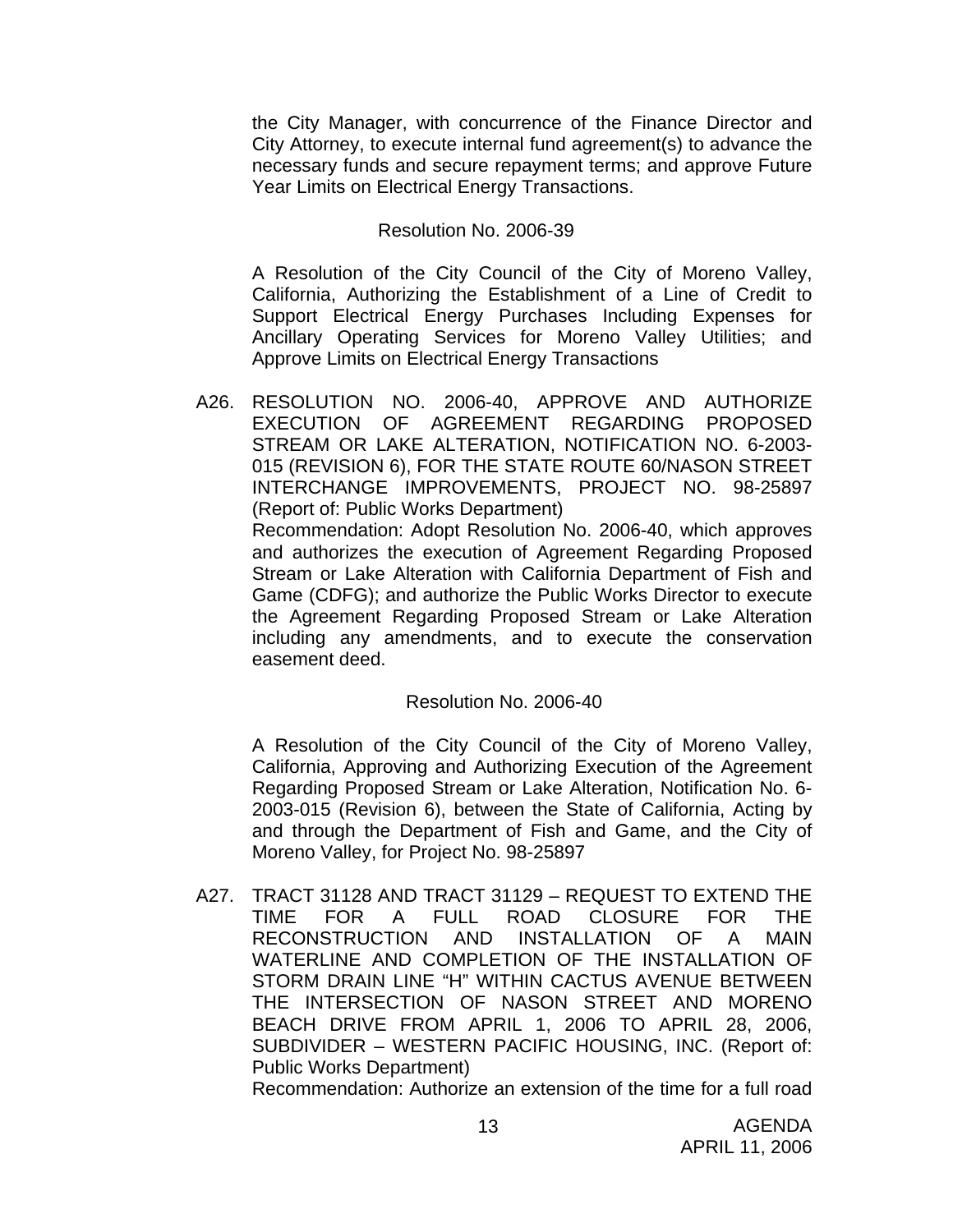closure for Tract 31128 and Tract 31129 for the reconstruction and installation of a main waterline and completion of the installation of Storm Drain Line "H" within Cactus Avenue between the intersection of Nason Street and Moreno Beach Drive from April 1, 2006 to April 28, 2006.

A28. TRACT 31212 – REQUEST TO EXTEND THE TIME FOR A FULL ROAD CLOSURE FOR THE INSTALLATION OF A TRAFFIC SIGNAL AND CONSTRUCTION OF ROADWAY IMPROVEMENTS AT THE INTERSECTION OF COTTONWOOD AVENUE AND MORRISON STREET FROM APRIL 11, 2006 TO APRIL 28, 2006, SUBDIVIDER – WESTERN PACIFIC HOUSING, INC. (Report of: Public Works Department) Recommendation: Authorize an extension of the time for a full road

closure for Tract 31212 for the installation of a traffic signal and construction of roadway improvements at the intersection of Cottonwood Avenue and Morrison Street from April 11, 2006 to April 28, 2006.

#### **B. CONSENT CALENDAR** - **COMMUNITY SERVICES DISTRICT**

- B1. ORDINANCES FIRST READING BY TITLE ONLY Recommendation: Waive reading of all Ordinance Introductions and read by title only.
- B2. MINUTES REGULAR MEETING OF MARCH 14, 2006 (Report of: City Clerk's Department) Recommendation: Approve as submitted.
- B3. MINUTES SPECIAL MEETING OF MARCH 21, 2006 (Report of: City Clerk's Department) Recommendation: Approve as submitted.
- B4. MINUTES SPECIAL MEETING OF MARCH 28, 2006 (Report of: City Clerk's Department) Recommendation: Approve as submitted.
- B5. ADOPTION OF THE REVISED NOMINATING POLICY FOR NAMING ATHLETIC FIELDS/FACILITIES (CONTINUED FROM MARCH 14, 2006) (Report of: Parks and Recreation Department) Recommendation: Adopt the revised nominating policy for naming athletic fields/facilities.
- AGENDA B6. PUBLIC MEETING REGARDING MAIL BALLOT PROCEEDINGS FOR TENTATIVE TRACT 32625, BALLOTED ITEMS: CSD ZONE B AND CSD ZONE D AND DELPHINIUM APARTMENTS - APN 484-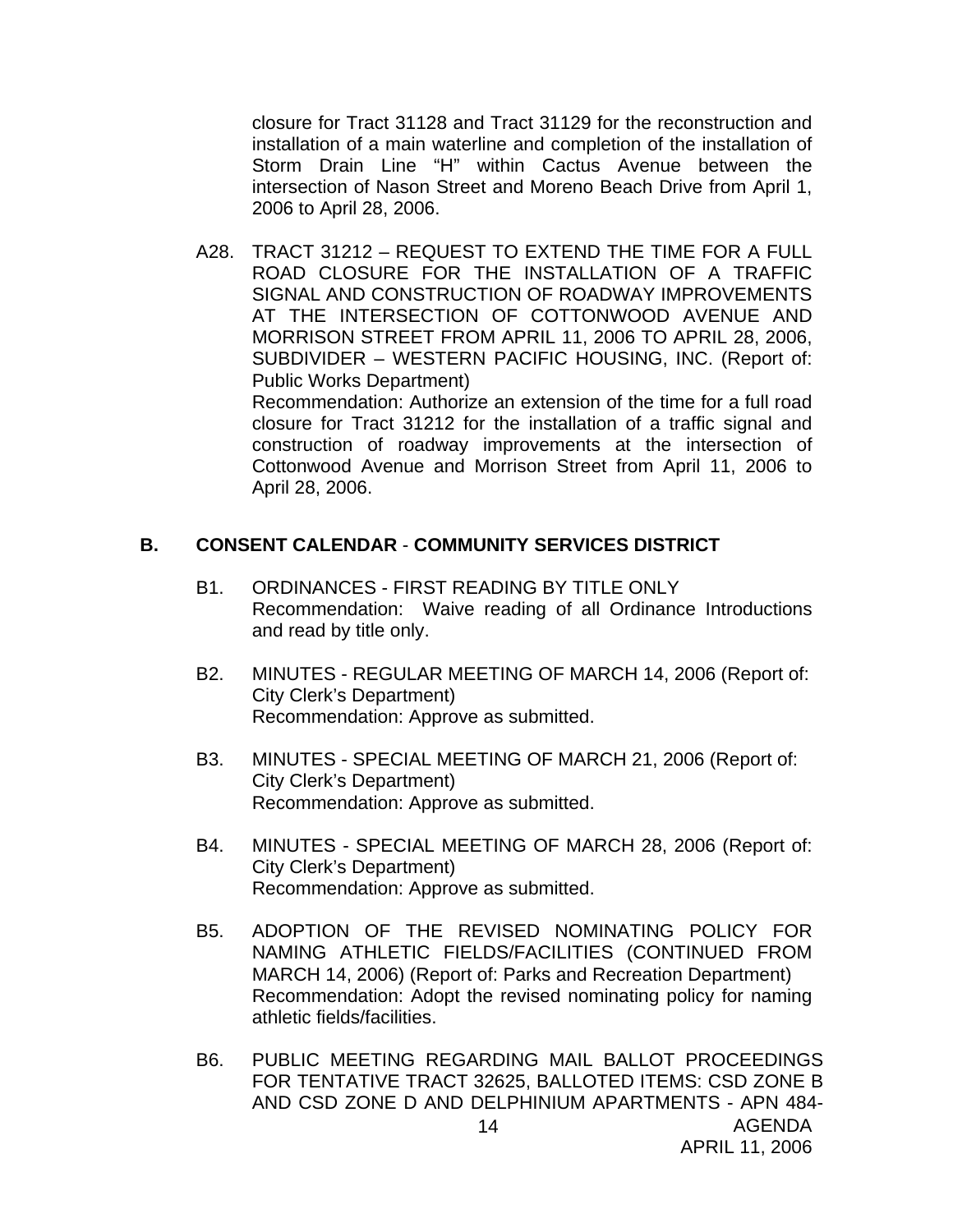242-016, BALLOTED ITEM: CSD ZONE M (Report of: Public Works Department)

 Recommendation: Accept public comments regarding the mail ballot proceedings for:

- a) Tentative Tract 32625 (and all affected phases) for inclusion into and approval of the annual parcel charge for CSD Zone B (Residential Street Lighting) and CSD Zone D (Parkway Landscape Maintenance); and
- b) Delphinium Apartments APN 484-242-016 (and any division thereof) for inclusion into and approval of the annual parcel charge for CSD Zone M (Commercial, Industrial and Multifamily Improved Median Maintenance)
- B7. PUBLIC MEETING TO CONSIDER PUBLIC COMMENTS REGARDING MAIL BALLOT PROCEEDING FOR COMMUNITY SERVICES DISTRICT (CSD) ZONE D (PARKWAY LANDSCAPE MAINTENANCE) FOR THIRTY TRACTS (Report of: Public Works Department) Recommendation: Accept public comments regarding the mail ballot proceedings for the proposed increase in the CSD Zone D annual parcel charge for thirty (30) tracts.
- B8. EXTENSION OF CONTRACT PROJECT NO. E-3/04 MAINTENANCE OF EXTENSIVE LANDSCAPING AND IRRIGATION - MORENO VALLEY RANCH WEST (Report of: Public Works Department) Recommendation:
	- 1. Approve the Amendment to Agreement for MVCSD Project E-3/04 to extend the term of the contract for an additional oneyear period;
	- 2. Authorize the President of the MVCSD Board to execute said Amendment with Bemus Landscape, Inc. of Santa Ana, California; and
	- 3. Authorize the Purchasing Manager, at the start of Fiscal Year 2006/07, to issue open purchase orders to Bemus Landscape, Inc. in the amounts of:
		- a) ONE HUNDRED THIRTY-EIGHT THOUSAND SIX HUNDRED EIGHTY DOLLARS AND 76/100 (\$138,680.76) for twelve months of base maintenance service, and;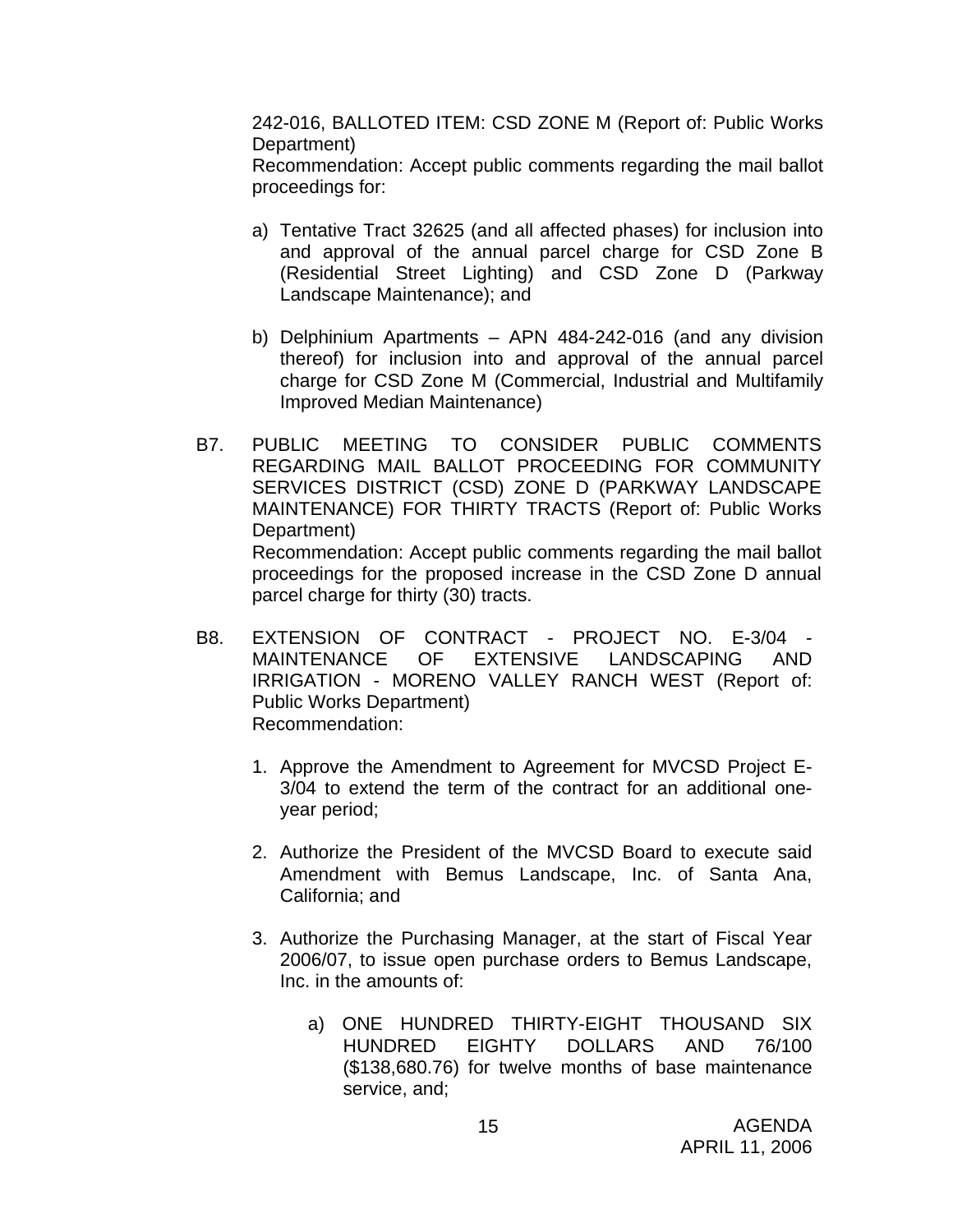- b) FOURTEEN THOUSAND TEN DOLLARS AND NO/100 (\$14,010.00) for anticipated Additional Work per Section 3, paragraph d. of the Amendment to Agreement.
- B9. EXTENSION OF CONTRACT PROJECT NO. E-4/03 MAINTENANCE OF EXTENSIVE LANDSCAPING AND IRRIGATION – MORENO VALLEY RANCH EAST (Report of: Public Works Department) Recommendation:
	- 1. Approve the Amendment to Agreement for MVCSD Project E-4/03 to extend the term of the contract for an additional one-year period;
	- 2. Authorize the President of the MVCSD Board to execute said Amendment with Bemus Landscape, Inc. of Santa Ana, California, and;
	- 3. Authorize the Purchasing Manager, at the start of Fiscal Year 2006/07, to issue open purchase orders to Bemus Landscape, Inc. in the amounts of:
		- a) ONE HUNDRED SEVENTY-SIX THOUSAND SIX HUNDRED NINETY-FIVE DOLLARS AND 20/100 (\$176,695.20) for twelve months of base maintenance service, and
		- b) THIRTEEN THOUSAND THREE HUNDRED SEVENTY-EIGHT DOLLARS AND NO/100 (\$13,378.00) for anticipated Additional Work per Section 3., paragraph d. of the amended Agreement.
- B10. CERTIFICATION OF COMMUNITY FACILITIES DISTRICT NO. 1 (NEIGHBORHOOD PARK MAINTENANCE) ANNEXATIONS 2005- 10, 2005-11, 2006-12, AND 2006-13 (Report of: Public Works Department) Recommendation:
	- 1. Approve and adopt Resolution No. CSD 2006-07; a Resolution of the Moreno Valley Community Services District of the City of Moreno Valley, California, certifying the results of an election and adding property to Community Facilities District No. 1 ("CFD No. 1") for Annexation No. 2005-10;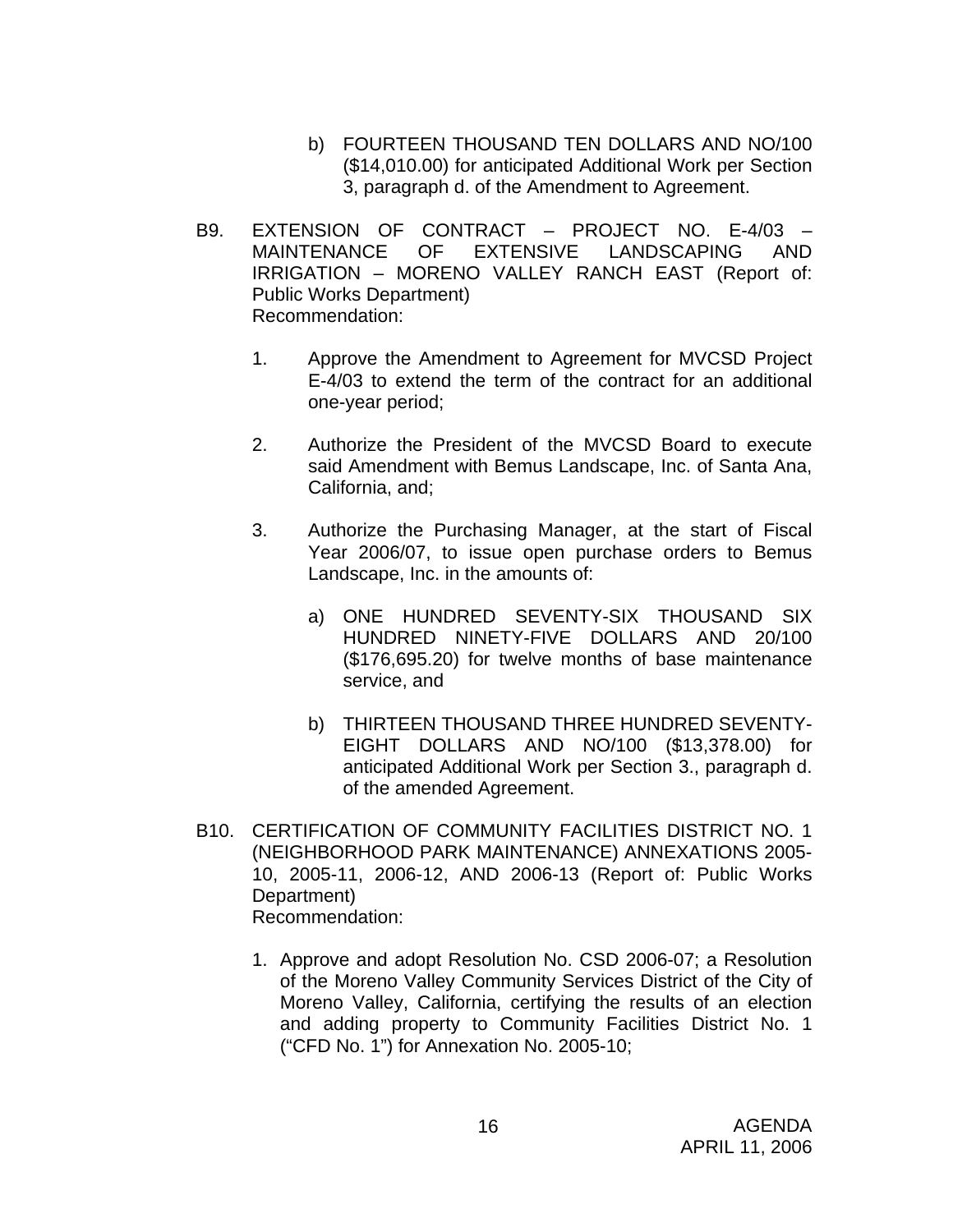# Resolution No. CSD 2006-07

A Resolution of the Moreno Valley Community Services District of the City of Moreno Valley, California, Certifying the Results of an Election and Adding Property to Community Facilities District No. 1

2. Approve and adopt Resolution No. CSD 2006-08; a Resolution of the Moreno Valley Community Services District of the City of Moreno Valley, California, certifying the results of an election and adding property to Community Facilities District No. 1 ("CFD No. 1") for Annexation No. 2005-11;

#### Resolution No. CSD 2006-08

A Resolution of the Moreno Valley Community Services District of the City of Moreno Valley, California, Certifying the Results of an Election and Adding Property to Community Facilities District No. 1

3. Approve and Adopt Resolution No. CSD 2006-09; a Resolution of the Moreno Valley Community Services District of the City of Moreno Valley, California, certifying the results of an election and adding property to Community Facilities District No. 1 ("CFD No. 1") for Annexation No. 2006-12;

## Resolution No. CSD 2006-09

A Resolution of the Moreno Valley Community Services District of the City of Moreno Valley, California, Certifying the Results of an Election and Adding Property to Community Facilities District No. 1

4. Approve and Adopt Resolution No. CSD 2006-10; a Resolution of the Moreno Valley Community Services District of the City of Moreno Valley, California, certifying the results of an election and adding property to Community Facilities District No. 1 ("CFD No. 1") for Annexation No. 2006-13;

## Resolution No. CSD 2006-10

A Resolution of the Moreno Valley Community Services District of the City of Moreno Valley, California, Certifying the Results of an Election and Adding Property to Community Facilities District No. 1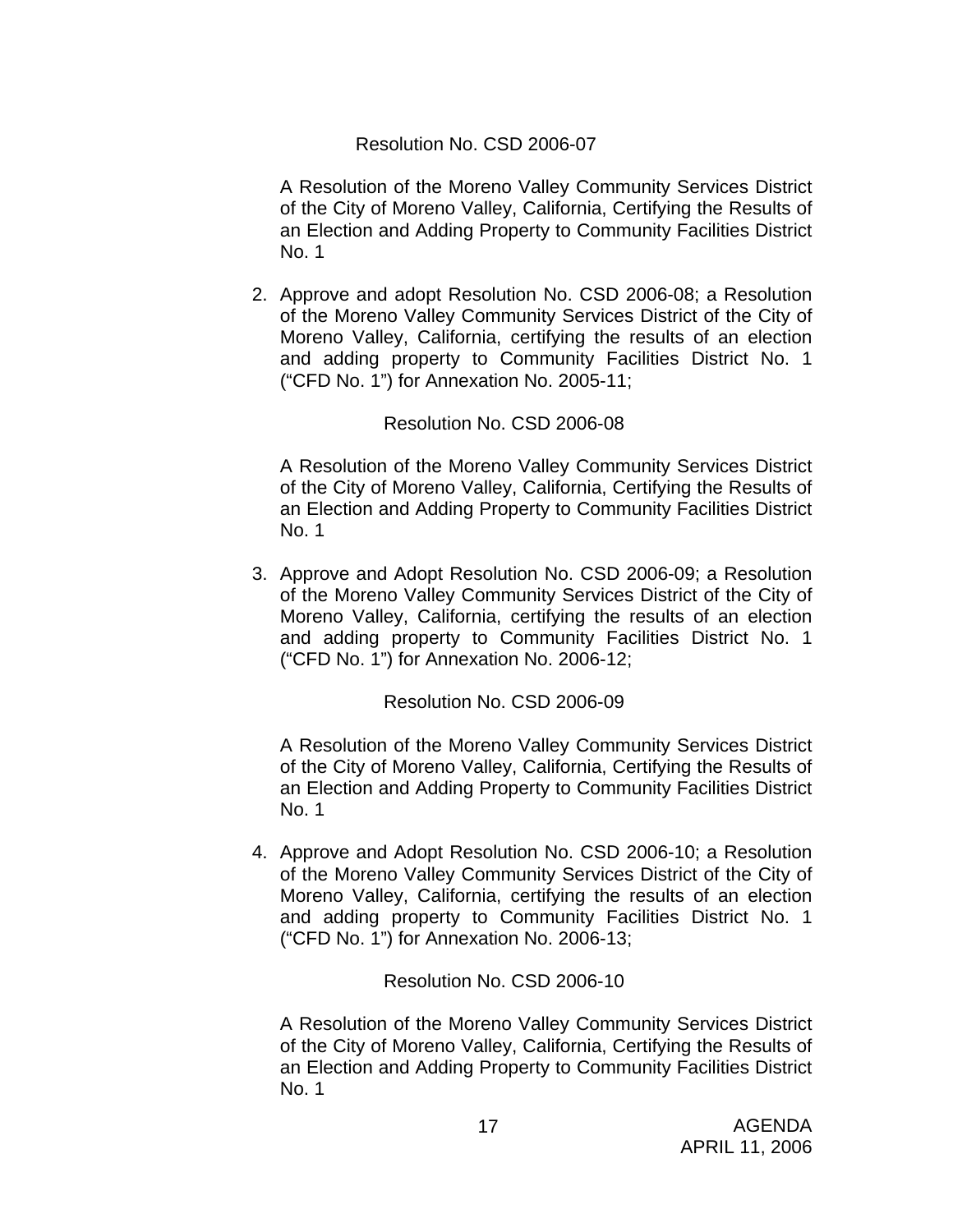B11. NAMING OF PARK LOCATED WITHIN TRACT 32834 (SOUTHEAST OF NASON STREET AND EUCALYPTUS AVENUE) (Report of: Parks & Recreation Department) Recommendation: Adopt the name as recommended and submitted by the Parks and Recreation Commission for the new park located within Tract 32834 at the southeast corner of Nason Street and Eucalyptus Avenue as "Rock Ridge Park."

## **C. CONSENT CALENDAR** - **COMMUNITY REDEVELOPMENT AGENCY**

- C1. ORDINANCES FIRST READING BY TITLE ONLY Recommendation: Waive reading of all Ordinance Introductions and read by title only.
- C2. MINUTES REGULAR MEETING OF MARCH 14, 2006 (Report of: City Clerk's Department) Recommendation: Approve as submitted.
- C3. MINUTES SPECIAL MEETING OF MARCH 21, 2006 (Report of: City Clerk's Department) Recommendation: Approve as submitted.
- C4. MINUTES SPECIAL MEETING OF MARCH 28, 2006 (Report of: City Clerk's Department) Recommendation: Approve as submitted.
- C5. COMMUNITY REDEVELOPMENT AGENCY OF THE CITY OF MORENO VALLEY RESOLUTION NO. RDA 2006-01, AMENDING RESOLUTION NO. RDA 2005-05, THEREBY EXTENDING THE TERMINATION DATE FOR EXECUTION OF THE OWNER PARTICIPATION AGREEMENT REGARDING SUPPORT FOR THE BAY AVENUE FAMILY APARTMENTS HOUSING DEVELOPMENT AND AFFIRMING THE INTENTION TO PROVIDE ASSISTANCE TO MOVAL BAY APARTMENTS LP, A SUBSIDIARY OF GLOBAL PREMIER DEVELOPMENT, INC. (Report of: Economic Development Department) Recommendation: Adopt Resolution No. RDA 2006-01, amending Resolution RDA 2005-05, thereby extending the termination date for execution of the Owner Participation Agreement regarding support for the Bay Avenue Family Apartments housing development and affirming its intention to provide assistance to MoVal Bay Apartments LP, a subsidiary of Global Premier Development, Inc.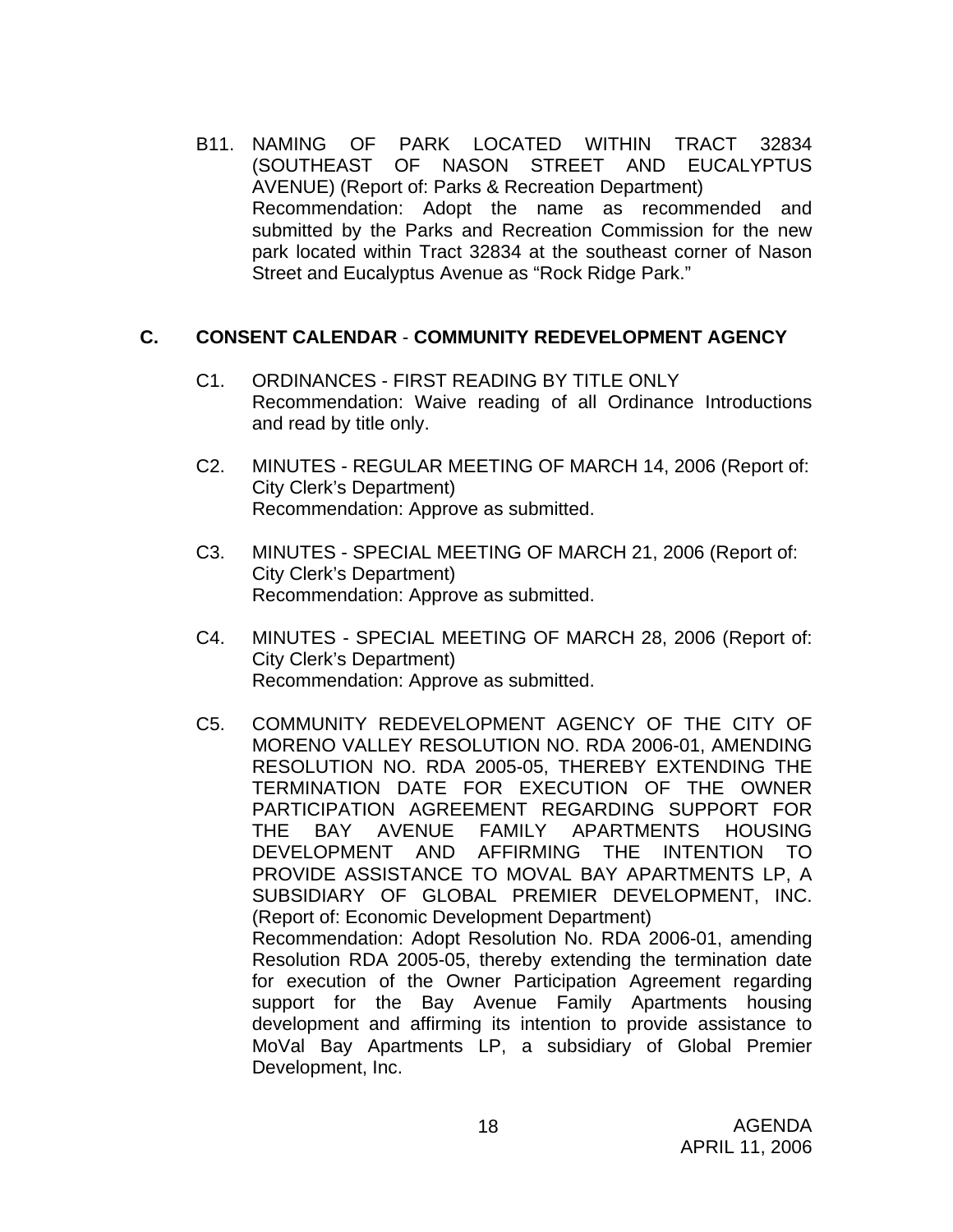## Resolution No. RDA 2006-01

A Resolution of the Community Redevelopment Agency of the City of Moreno Valley Amending Resolution No. RDA 2005-05, thereby Extending the Termination Date for Execution of the Owner Participation Agreement Regarding Support for the Bay Avenue Family Apartments Housing Development and Affirming its Intention to Provide Assistance to Moval Bay Apartments LP, a Subsidiary of Global Premier Development, Inc.

# **D. CONSENT CALENDAR** - **BOARD OF LIBRARY TRUSTEES**

- D1. ORDINANCES FIRST READING BY TITLE ONLY Recommendation: Waive reading of all Ordinance Introductions and read by title only.
- D2. MINUTES REGULAR MEETING OF MARCH 14, 2006 (Report of: City Clerk's Department) Recommendation: Approve as submitted.

# **E. PUBLIC HEARINGS**

Questions or comments from the public on a Public Hearing matter are limited to five minutes per individual and must pertain to the subject under consideration.

 Those wishing to speak should complete and submit a GOLDENROD speaker slip to the Bailiff.

E1. A PUBLIC HEARING ON THE PLANNING COMMISSION'S DECEMBER 8, 2005 DENIAL OF A GENERAL PLAN AMENDMENT FROM OFFICE TO R20 (PA05-0063), CHANGE OF ZONE (PA05-0062), PLOT PLAN (PA05-0060) AND TENTATIVE CONDOMINIUM MAP NO. 33607 (PA05-0061) AT A PUBLIC HEARING ON DECEMBER 8, 2005. THE PROJECT SITE IS LOCATED ON THE EAST SIDE OF PERRIS BOULEVARD, SOUTH OF CACTUS AVENUE AND NORTH OF DELPHINIUM AVENUE. THE PROJECT AS PROPOSED COMPRISED OF A 64- UNIT CONDOMINIUM PROJECT ON 4.28 ACRES (Report of: Community Development Department) Recommendation: That the City Council conduct a public hearing for review of the action taken by the Planning Commission to deny

General Plan Amendment from Office to R20 (PA05-0063), Change of Zone (PA05-0062), Plot Plan (PA05-0060) and Tentative Condominium Map No. 33607 (PA05-0061), and subsequent to the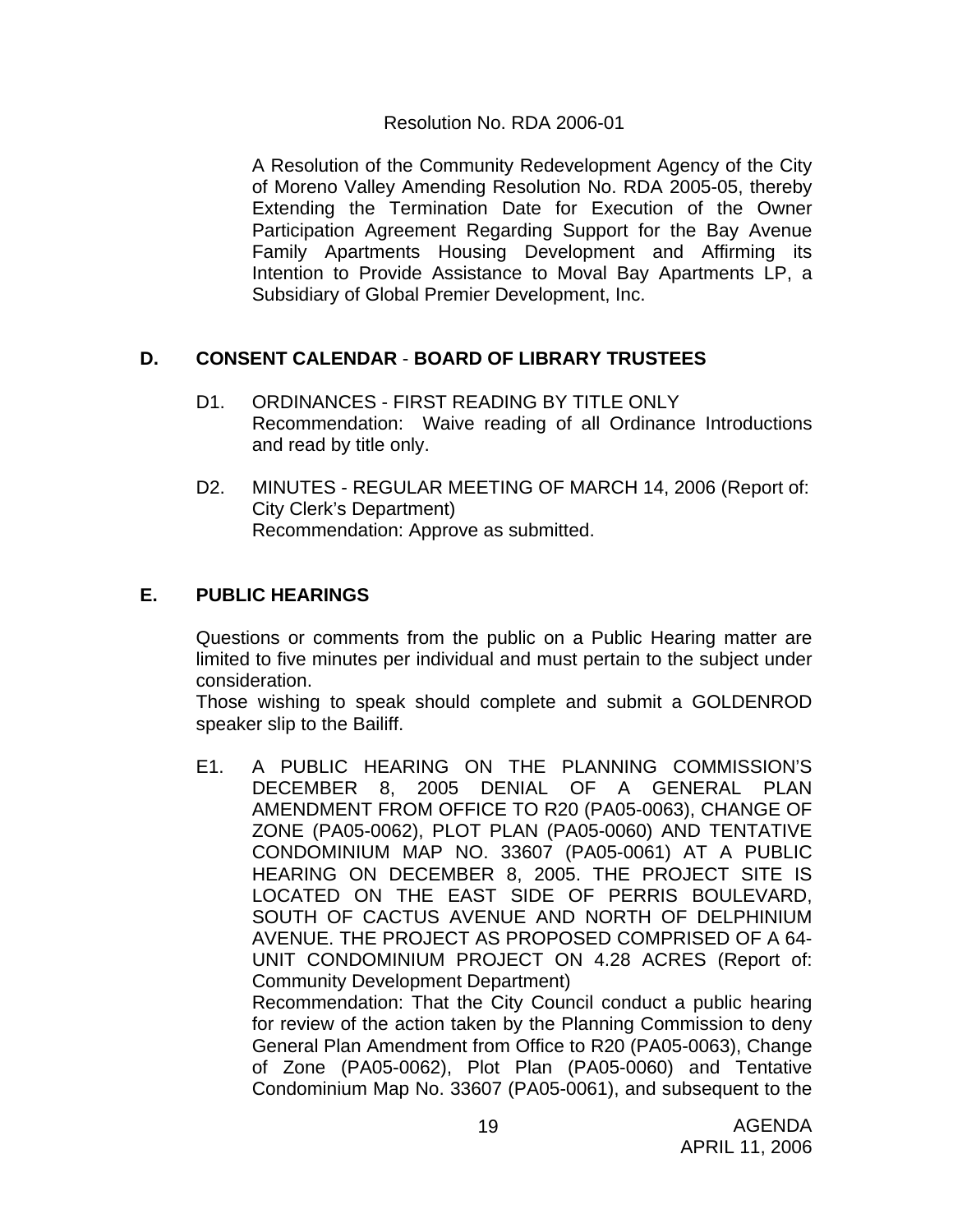public hearing:

- 1. Adopt a Negative Declaration for applications PA05-0063 (General Plan Amendment) and PA05-0062 (Zone Change). The projects, individually and cumulatively, will not result in a significant effect on the environment;
- 2. Approve Resolution No. 2006-38 approving PA05-0063, thereby establishing General Plan Land Use Map designations for certain properties as described in the Resolution, and the revised General Plan Map as attached to the Resolution as Exhibit A;

## Resolution No. 2006-38

A Resolution of the City Council of the City of Moreno Valley, California, Approving a General Plan Amendment (PA05-0063) Changing the Designation for Assessor's Parcel Numbers 484- 231-015 and 484-231-016 from "O" (Office) to R15 (Residential; up to 15 Dwelling Units per Acre) for approximately 4.28 Acres Located on the East Side of Perris Boulevard, South of Cactus Avenue and North of Delphinium Avenue, thereby Establishing General Plan Land Use Map Designation for Certain Properties as Described in the Resolution, and the Revised General Plan Map as Attached to the Resolution as Exhibit A

3. Introduce Ordinance No. 718 approving a Zone Change (PA05- 0062) from Office to R20, based on the findings in the Ordinance, and the revised Zoning Atlas page as attached to the ordinance as Exhibit A; and

#### Ordinance No. 718

An Ordinance of the City Council of the City of Moreno Valley, California, Approving PA05-0062 (Zone Change) to Change the Land Use from Office to R15 for Approximately 4.28 Acres on Assessor's Parcel Numbers 484-231-015 and 484-231-016 Located on the East Side of Perris Boulevard, South of Cactus Avenue and North of Delphinium Avenue

4. Refer back to the Planning Commission for review and action the revised Plot Plan PA05-0060 and Tentative Tract Map No. 33607 (PA05-0061).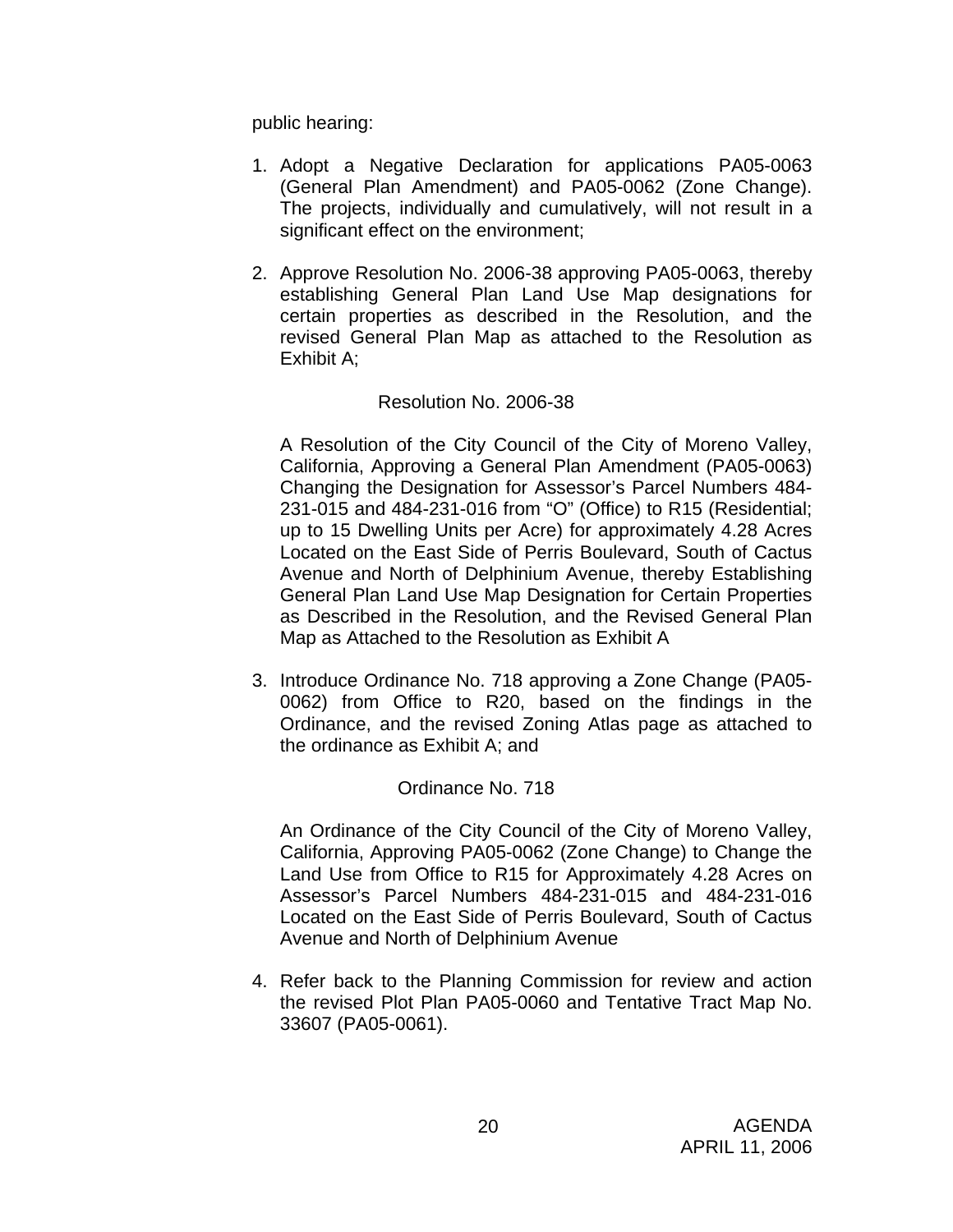# **F. ITEMS REMOVED FROM CONSENT CALENDARS FOR DISCUSSION OR SEPARATE ACTION**

# **G. REPORTS**

- G1. CITY COUNCIL REPORTS ON REGIONAL ACTIVITIES
	- a.) Report on March Joint Powers Authority by Council Member **Stewart**
- G2. ORDINANCE REPEALING AND REENACTING CHAPTER 11.12 OF THE CITY OF MORENO VALLEY MUNICIPAL CODE RELATING TO THE PROCESS OF OFFERING REWARDS (CONTINUED FROM FEBRUARY 14, 2006) (Report of: Police Department) Recommendation: That the City Council:
	- 1. Introduce Ordinance No. 714, repealing and reenacting Chapter 11.12 of Title 11 of the City of Moreno Valley Municipal Code relating to the process of offering rewards;

# Ordinance No. 714

An Ordinance of the City Council of the City of Moreno Valley, California, Repealing and Reenacting Chapter 11.12 of Title 11 of the City of Moreno Valley Municipal Code Relating to the Process of Offering Rewards

- 2. Approve an appropriation of \$20,000 within the General Fund (Non-Departmental Business Unit No. 99110) to be used for future rewards that may be offered as a result of the happening of a particular event or series of events in the community; and
- 3. Direct the Finance Director/City Treasurer to transfer the \$20,000 from the General Fund to the "Special Reward Trust Fund" established for this purpose.
- G3. APPOINTMENTS TO THE PARKS AND RECREATION COMMISSION AND SENIOR CITIZENS' BOARD (Report of: City Clerk's Department) Recommendation: That the City Council, after reviewing the ballots provided by the City Clerk:
	- 1. Appoint one member to the Parks and Recreation Commission for a term expiring June 30, 2007;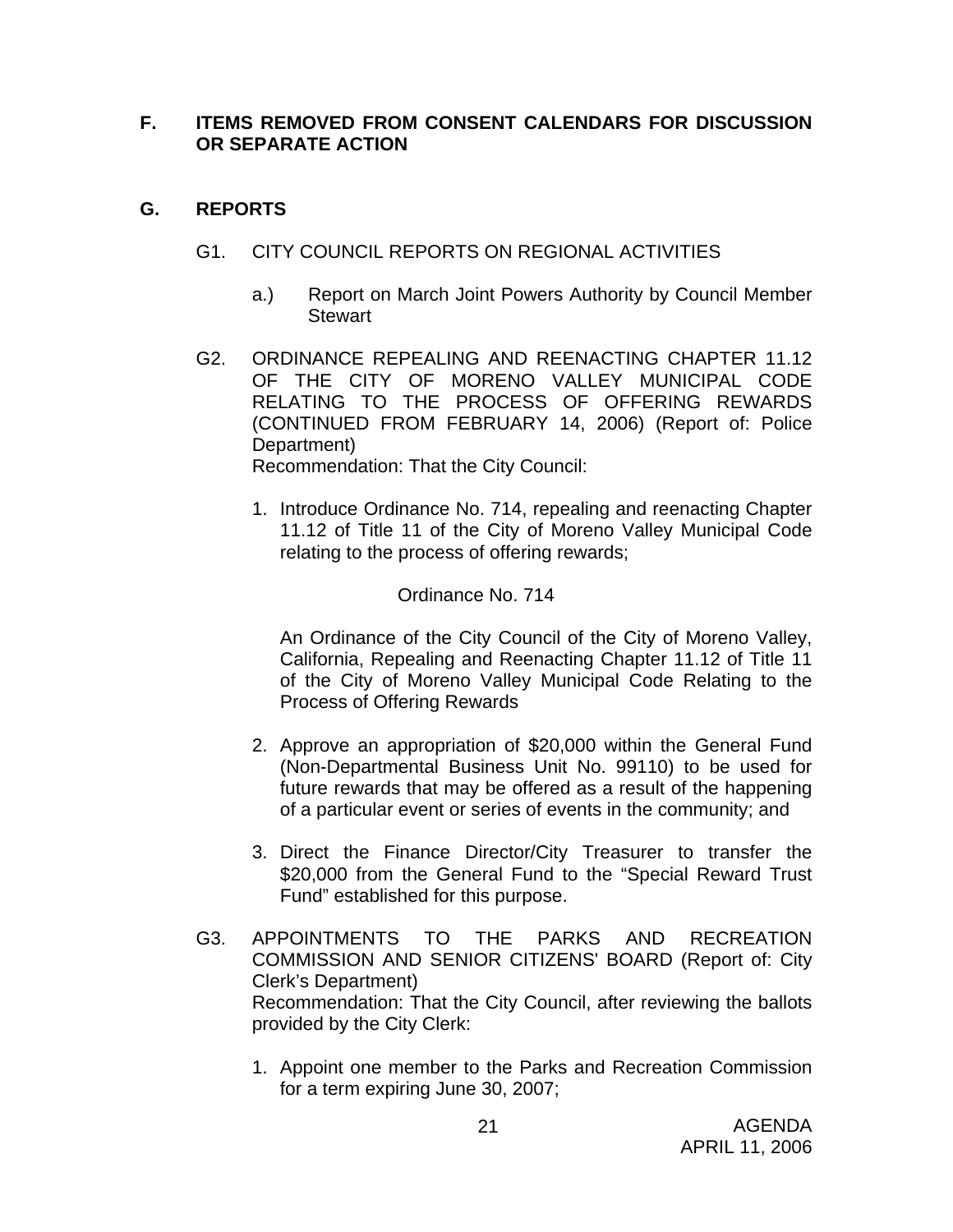- 2. Appoint one member to the Senior Citizen's Board for a term expiring June 30, 2007;
- 3. If appointments are not made, declare the positions vacant and authorize the City Clerk to re-notice the positions as vacant.
- G4. RESOLUTION OF SUPPORT FOR MARCH JOINT POWERS AUTHORITY (Report of: Community Development Department) Recommendation: Adopt Resolution No. 2006-35, supporting the March Joint Powers Authority (MJPA) as it is currently constituted.

#### Resolution No. 2006-35

A Resolution of the City Council of the City of Moreno Valley, California, Supporting the Continued Existence of the March Joint Powers Authority as it is Currently Constituted and Recommending that the City of Riverside Retract its Recommendation that the Land within the March Joint Powers Authority be Placed in the Spheres of Influence of the Member Jurisdictions and that any Future Consideration of Annexation or Detachment be Delegated to the Collective Membership of the March Joint Powers Authority

- G5. INTRODUCE ORDINANCE NO. 716 DESIGNATING SPEED LIMIT RECERTIFICATION ON VARIOUS STREETS (Report of: Public Works Department) Recommendation: That the City Council:
	- 1. Receive and file this report; and
	- 2. Introduce Ordinance No. 716, amending Section 12.20.020 of Chapter 12.20 of the City of Moreno Valley Municipal Code designating prima facie speed limits on certain streets (as listed on the ordinance) and directing the City Engineer to take certain action respect thereto. (Roll call required)

## Ordinance No. 716

An Ordinance of the City Council of the City of Moreno Valley, California, Amending Section 12.20.020 of Chapter 12.20 of the City of Moreno Valley Municipal Code Relating to a Prima Facie Speed Limit for Certain Streets

G6. ORDINANCE IMPLEMENTING RENTAL HOUSING INSPECTION PROGRAM (CONTINUED FROM JANUARY 24, 2006) (Report of: Community Development Department)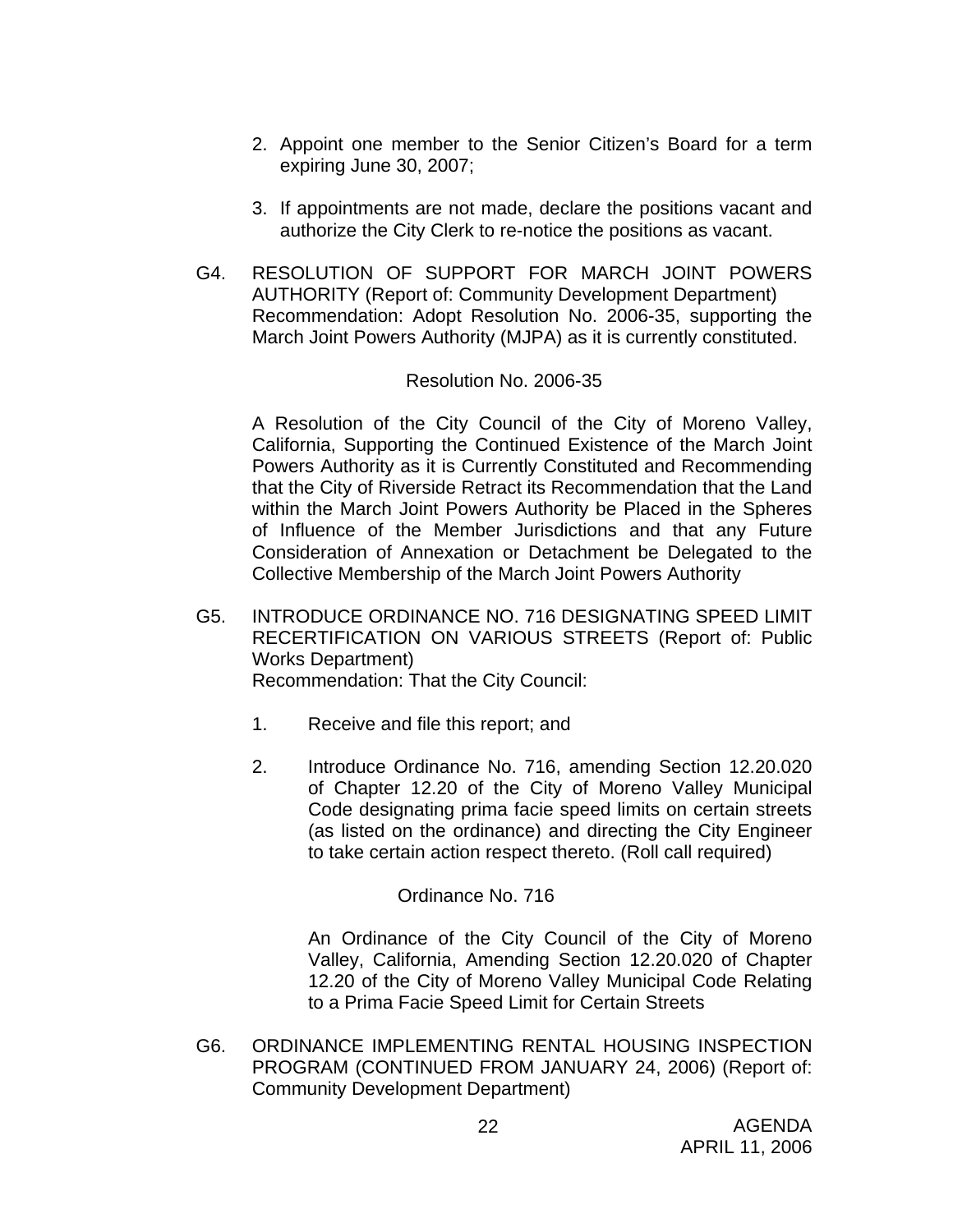Recommendation: That the City Council:

- 1. Approve the Rental Housing Inspection Program; and
- 2. Introduce Ordinance No. 717 to add Chapter 6.12, Rental Housing Inspection Program to the Moreno Valley Municipal Code.

# Ordinance No. 717

An Ordinance of the City Council of the City of Moreno Valley, California, Adding Chapter 6.12 to the City of Moreno Valley Muncipal Code Establishing a Rental Housing Inspection Program, Including Inspection Fees

- G7. APPROVE 2005-06 MID YEAR BUDGET ADJUSTMENTS (Report of: Finance Department) Recommendation: That the City Council increase appropriations for the General Fund in the amount of \$565,000 and in the Redevelopment Agency in the amount of \$40,000 for unanticipated costs within the FY 2005-06 budget year.
- G8. A PUBLIC MEETING REGARDING RESOLUTION RESCINDING AND RE-STATING RESOLUTION NUMBERS 2005-102 AND 2005-116 REGARDING THE FEE STRUCTURES FOR RESIDENTIAL AND COMMERCIAL AND INDUSTRIAL DEVELOPMENT IMPACT FEES FOR ARTERIAL STREETS (Report of: Public Works Department) Recommendation: That the City Council hold a public meeting to receive comments before considering the adoption of a resolution rescinding and re-stating Resolution Nos. 2005-102 and 2005-116 regarding the fee structures for residential, commercial and industrial impact fees at the City Council meeting of May 9, 2006.
- G9. PUBLIC MEETING ON PROPOSED FY 2006-07 FEE SCHEDULE (Report of: Finance Department) Recommendation: That the City Council accept public comments on the proposed FY 2006-07 Fee Schedule; and provide comments and any necessary direction to staff regarding fee policy issues.
- G10. CITY MANAGER'S REPORT (Informational Oral Presentation not for Council action)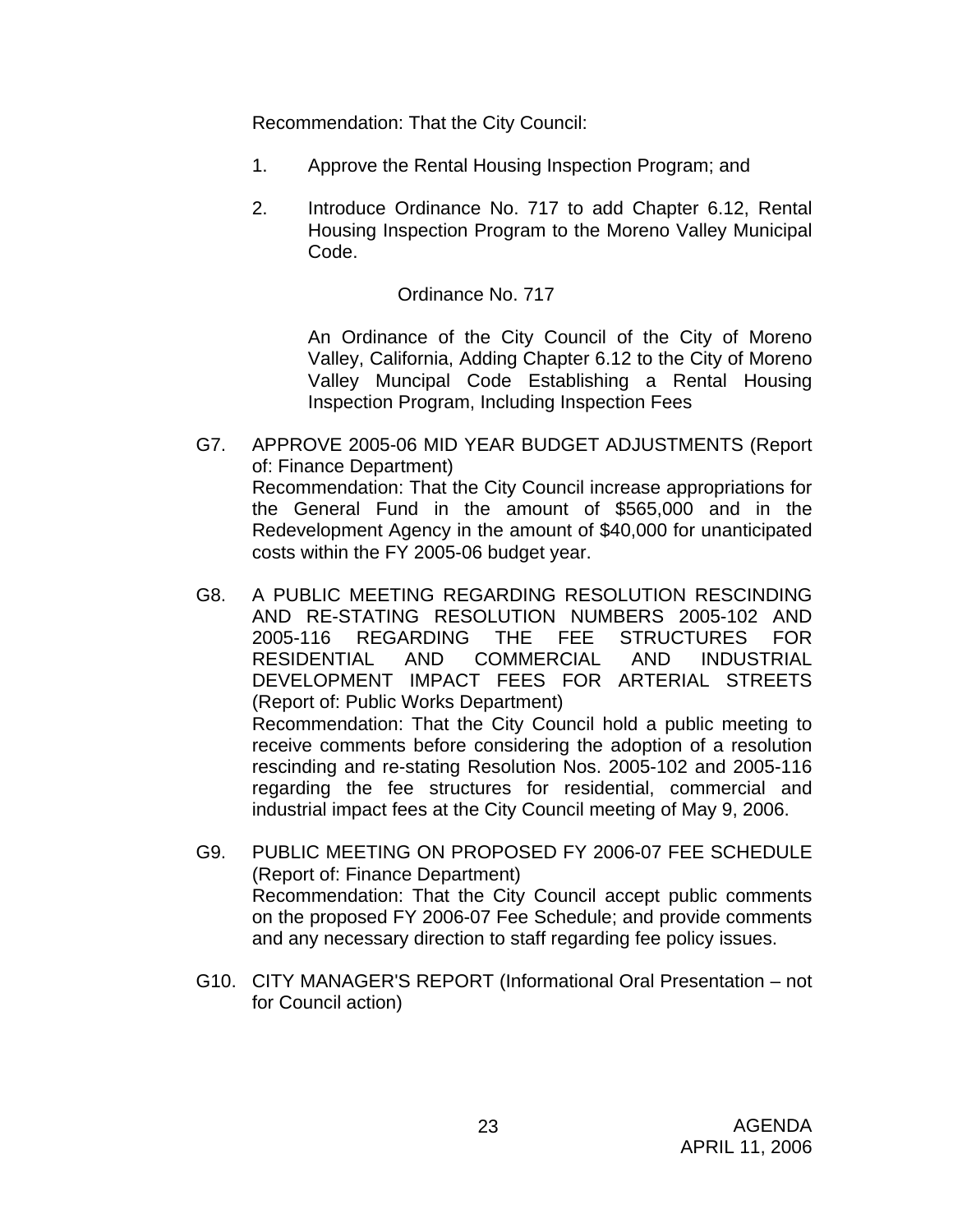# **H. LEGISLATIVE ACTIONS**

#### ORDINANCES - 1ST READING AND INTRODUCTION

H1. ORDINANCE NO. CSD-51 - AMENDING ORDINANCE NO. CSD-49, ADDING FEES FOR THE CONFERENCE AND RECREATION CENTER DANCE STUDIO, GYMNASIUM, AND CELEBRATION PARK (CONTINUED FROM MARCH 14, 2006) (Report of: Parks and Recreation Department) Recommendation: That the City Council, acting in the capacity as Board of Directors of the Moreno Valley Community Services District, introduce Ordinance No. CSD 51, amending Ordinance No. CSD-49, adding fees for the Conference and Recreation Center Dance Studio, Gymnasium, and Celebration Park to take effect on May 25, 2006 (Roll call required).

#### Ordinance No. CSD-51

 An Ordinance of the Moreno Valley Community Services District of the City of Moreno Valley, California, Amending Ordinance No. CSD-49 by Adding Fees for the Use of the Moreno Valley Conference and Recreation Center Gymnasium, Dance Studio and Celebration Park

ORDINANCES - SECOND READING & ADOPTION

H2. ORDINANCE NO. 710 - AN ORDINANCE OF THE CITY COUNCIL OF THE CITY OF MORENO VALLEY, CALIFORNIA, AMENDING CHAPTER 2.27 OF THE CITY OF MORENO VALLEY MUNICIPAL CODE RELATING TO THE TRAFFIC SAFETY COMMISSION (TSC) AS AMENDED (RECEIVED FIRST READING ON MARCH 14, 2006 ON A 5-0 VOTE) (Report of: Public Works Department) Recommendation: Adopt as amended.

## Ordinance No. 710

An Ordinance of the City Council of the City of Moreno Valley, California, Amending Chapter 2.27 of the City of Moreno Valley Municipal Code Relating to the Traffic Safety Commission

AGENDA 24 H3. ORDINANCE NO. CSD 50 - AN ORDINANCE OF THE MORENO VALLEY COMMUNITY SERVICES DISTRICT OF THE CITY OF MORENO VALLEY, CALIFORNIA, APPROVING THE ESTABLISHMENT OF ZONE S FOR THE PURPOSE OF FURNISHING MAINTENANCE SERVICES TO FUTURE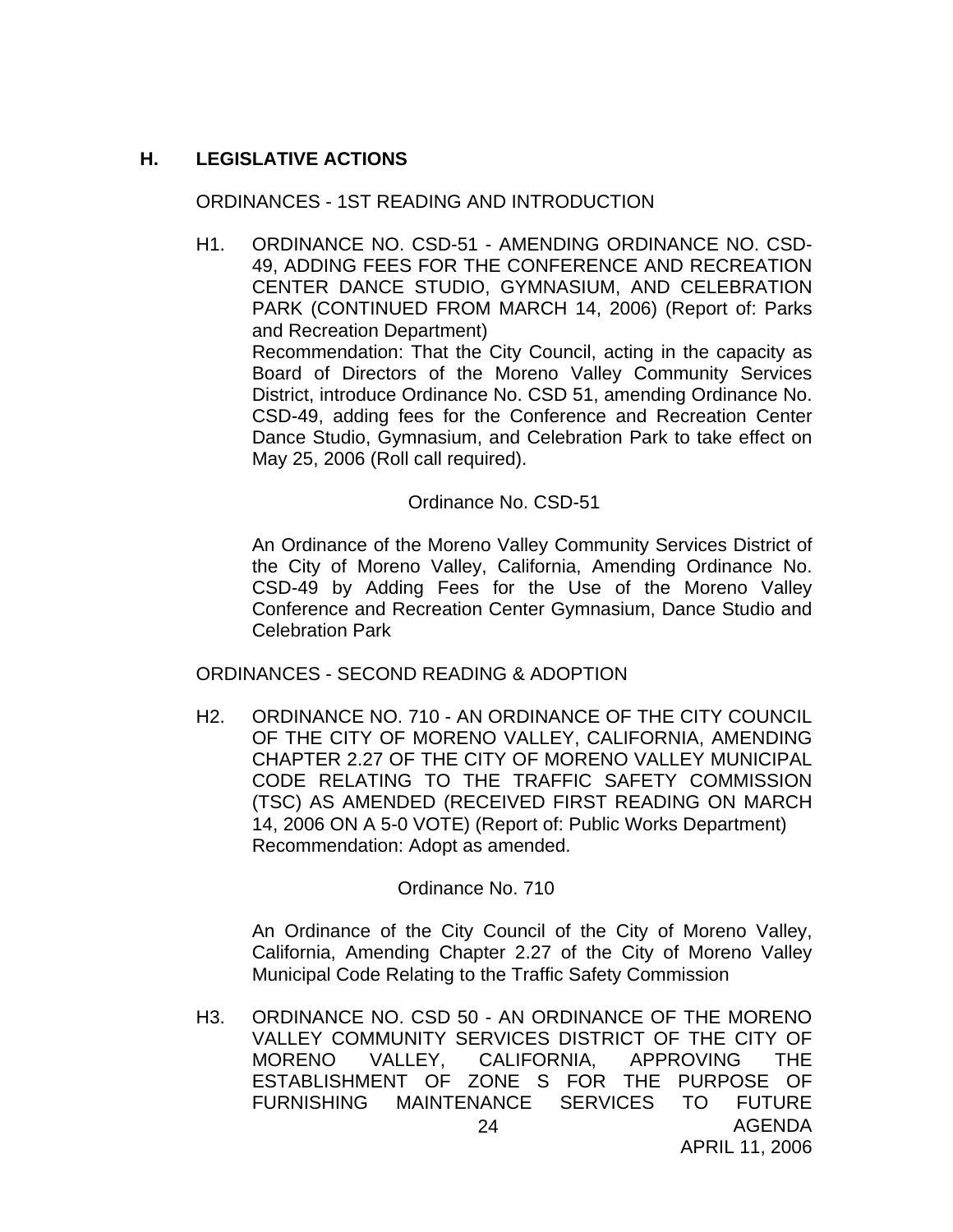IMPROVEMENTS TO BE CONSTRUCTED BY THE REDEVELOPMENT AGENCY ALONG SUNNYMEAD BOULEVARD FROM FREDERICK STREET TO PERRIS BOULEVARD (RECEIVED FIRST READING ON MARCH 14, 2006 ON A 4-0-1 VOTE, STEWART RECUSED) (Report of: Public Works Department)

Recommendation: Adopt Ordinance No. CSD 50.

Ordinance No. CSD 50

An Ordinance of the Moreno Valley Community Services District of the City of Moreno Valley, California, Approving the Establishment of Zone S for the Purpose of Furnishing Maintenance Services to Future Improvements to be Constructed by the Redevelopment Agency along Sunnymead Boulevard from Frederick Street to Perris Boulevard

ORDINANCES - URGENCY ORDINANCES - NONE

RESOLUTIONS – NONE

PUBLIC COMMENTS **ON ANY SUBJECT NOT ON THE AGENDA** UNDER THE JURISDICTION OF THE CITY COUNCIL

Those wishing to speak should complete and submit a BLUE speaker slip to the Bailiff. There is a three-minute time limit per person. All remarks and questions shall be addressed to the presiding officer or to the City Council and not to any individual Council member, staff member or other person.

## **CLOSING COMMENTS AND/OR REPORTS OF THE CITY COUNCIL, COMMUNITY SERVICES DISTRICT, OR COMMUNITY REDEVELOPMENT AGENCY**